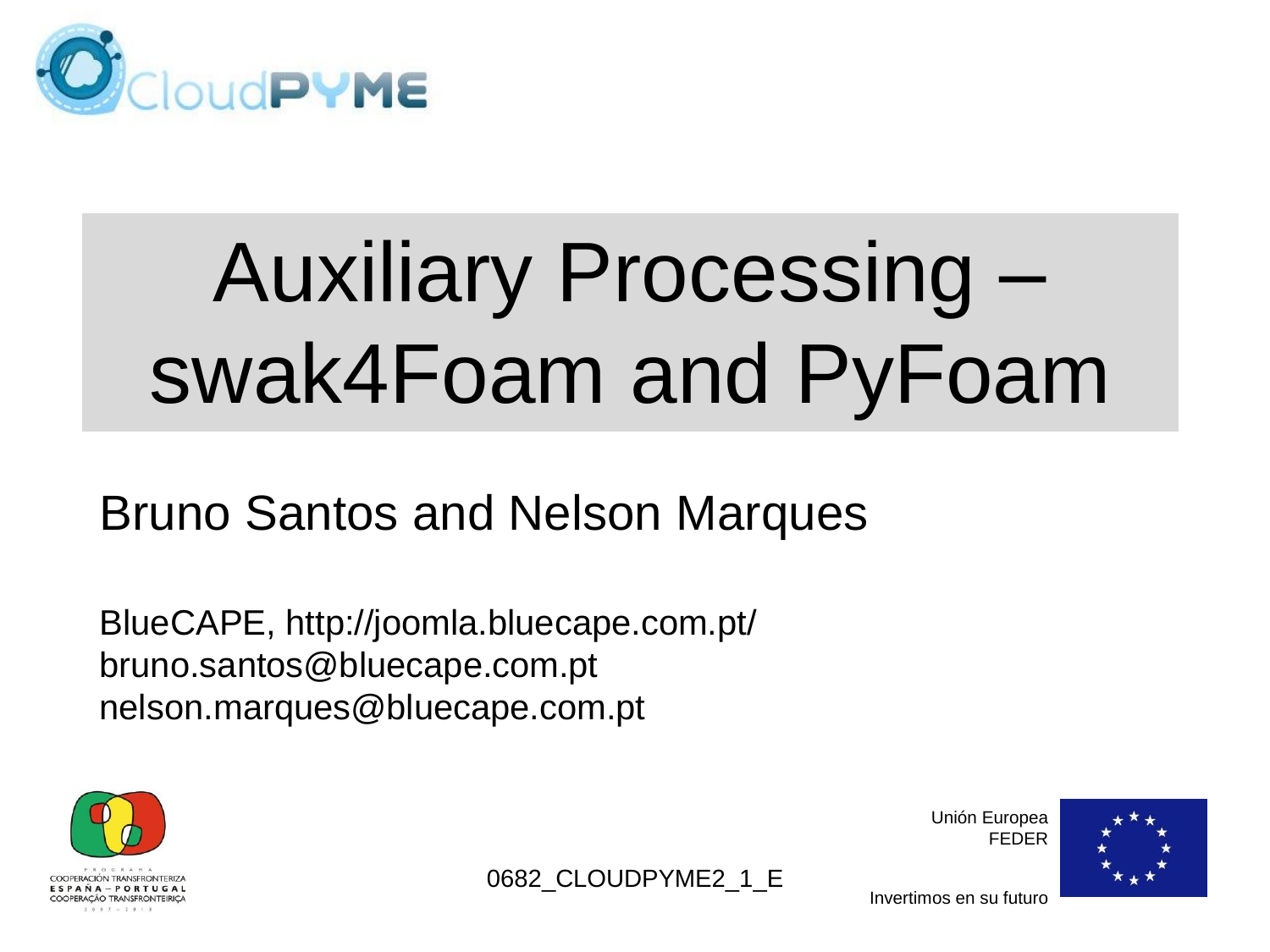

*El proyecto CloudPYME (id: 0682\_CLOUDPYME2\_1\_E) está cofinanciado por la Comisión Europea a través de el Fondo Europeo de Desarrollo Regional (FEDER), dentro de la tercera convocatoria de proyectos del Programa Operativo de Cooperación Transfronteriza España-Portugal 2007-2013 (POCTEP).*





Unión Europea FEDER

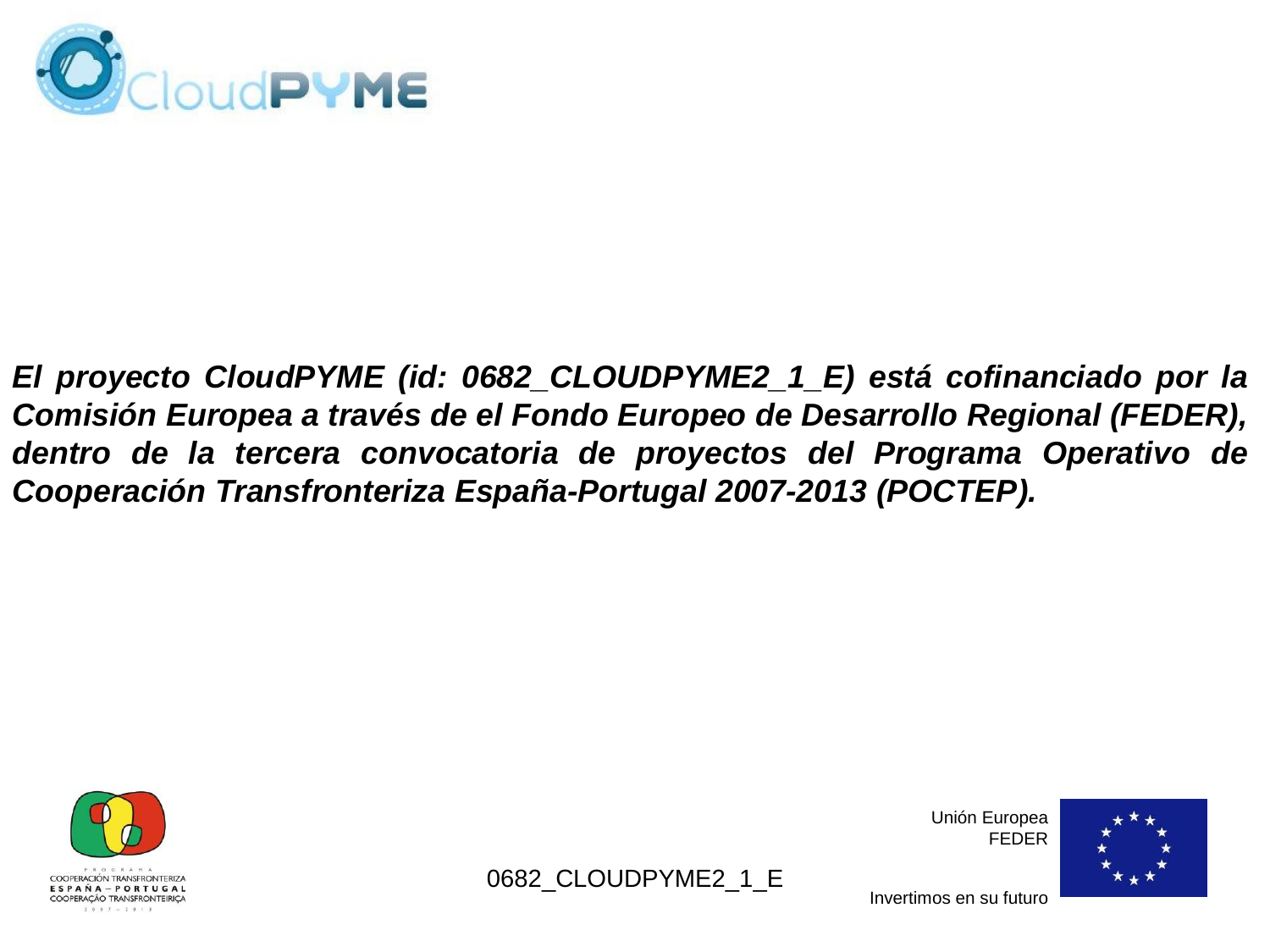

- **Introduction**
- swak4Foam

• PyFoam

- **funkySetFields**
- funkySetBoundaryField
- groovyBC
- patchExpression
- **swakExpression**
- expressionField
- pyFoamPlotRunner
- pyFoamPlotWatcher

• Further Information



0682 CLOUDPYME2 1 E

Unión Europea FEDER

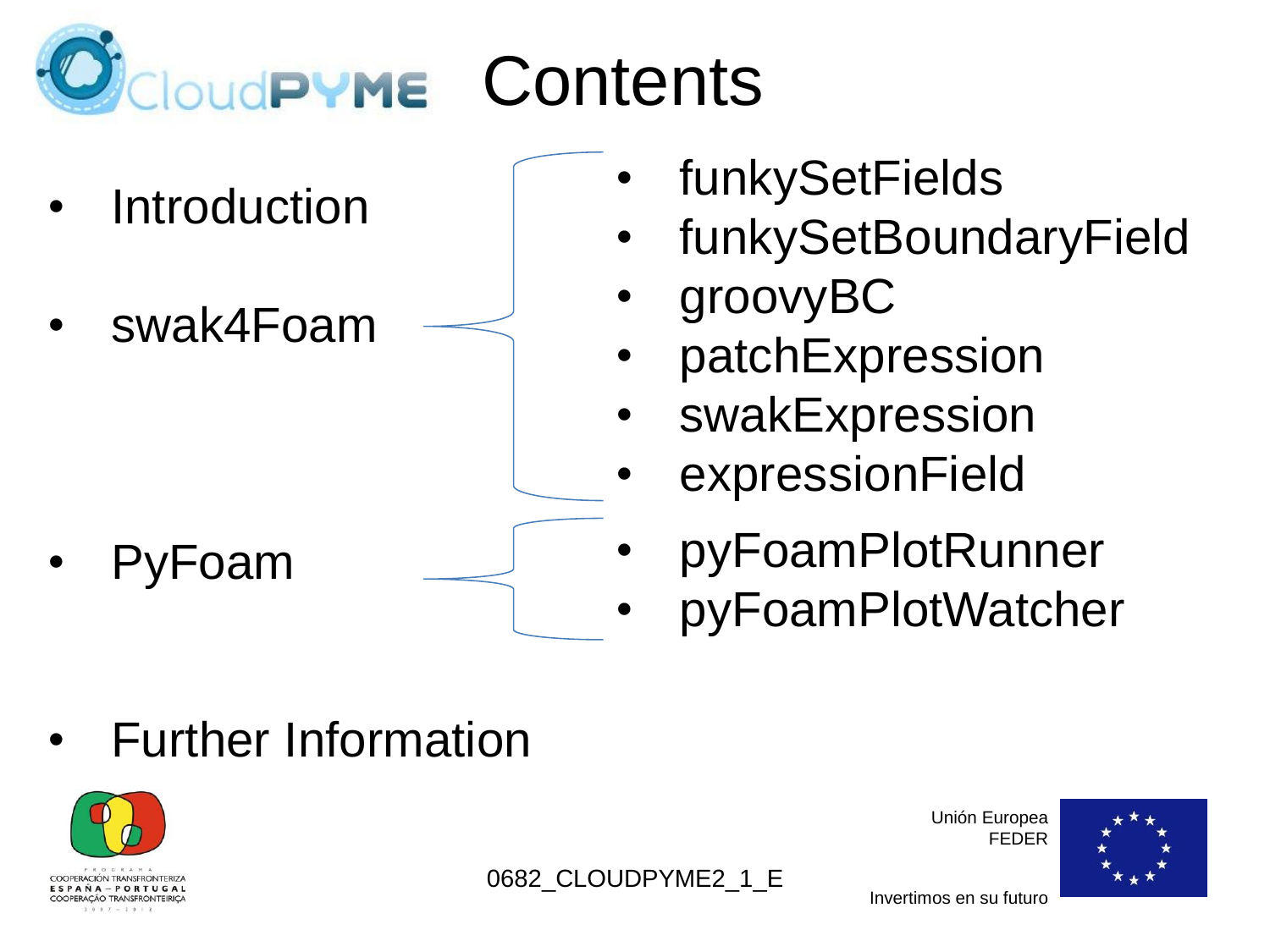

### **swak4Foam**

- **SW**iss **A**rmy **K**nife **for F**oam.
- It's primary feature is the power of mathematical expressions, no C++ required, e.g.:
	- 10\*(1+0.5\*sin(500\*time()))
	- $15<sup>*</sup>pow(x,2)+20<sup>*</sup>pow(y,2)$
- Pre-processing utilities
- Boundary conditions
- Function Objects (co-processing)
- [openfoamwiki.net/index.php/Contrib/swak4Foam](http://openfoamwiki.net/index.php/Contrib/swak4Foam)



Unión Europea FEDER



Invertimos en su futuro

0682 CLOUDPYME2 1 E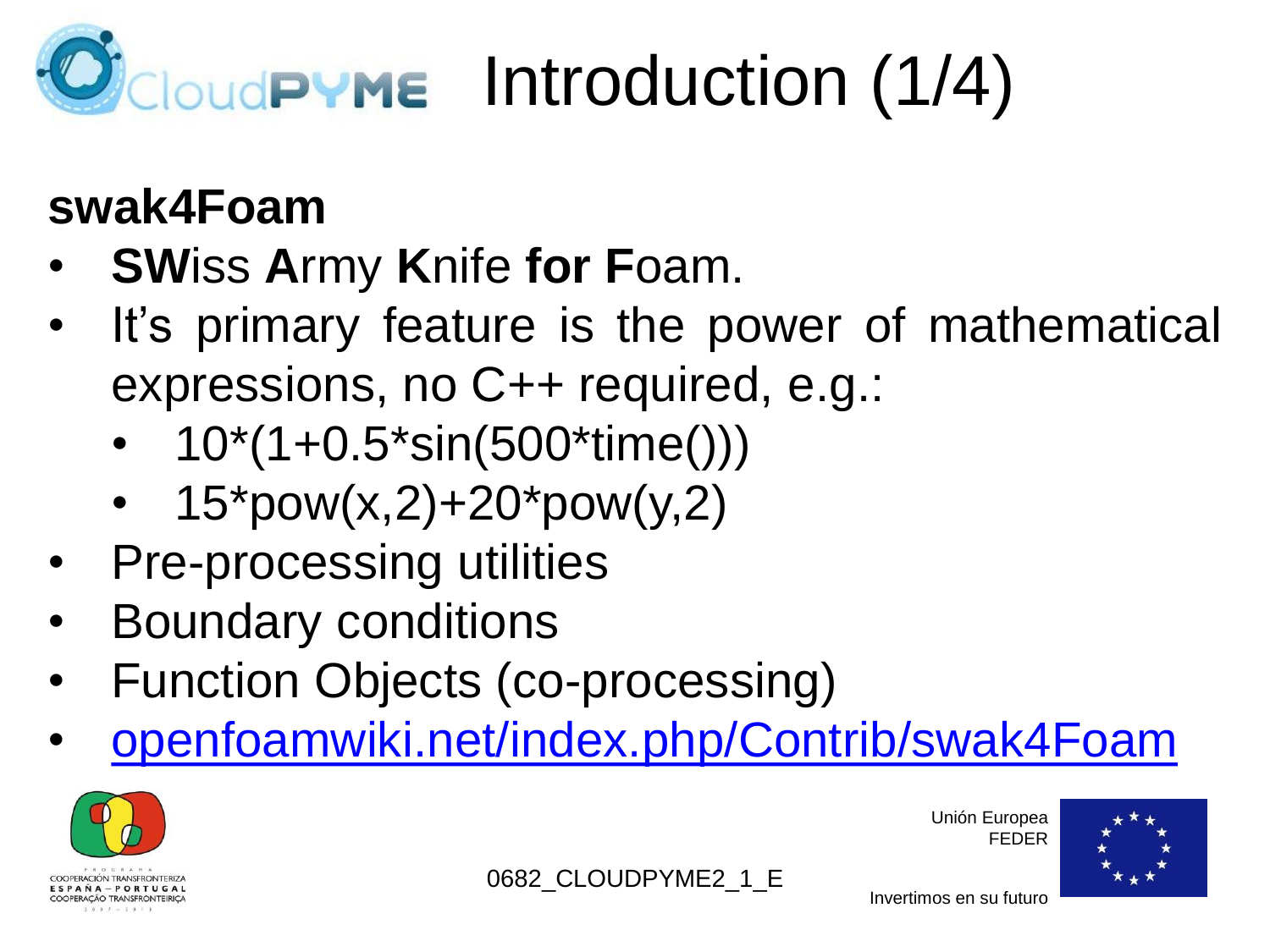# **OUGPYME** Introduction (2/4)

Why was **swak4Foam** created:

- OpenFOAM is a CFD toolbox
- It's coded in C++
- Whenever a feature is missing, it's expected the user to code it in C++

swak4Foam aims to bypass the requirement to code in C++, by empowering the user with capabilities that don't exist yet in OpenFOAM, without the need to rely on coding in C++.





Unión Europea FEDER

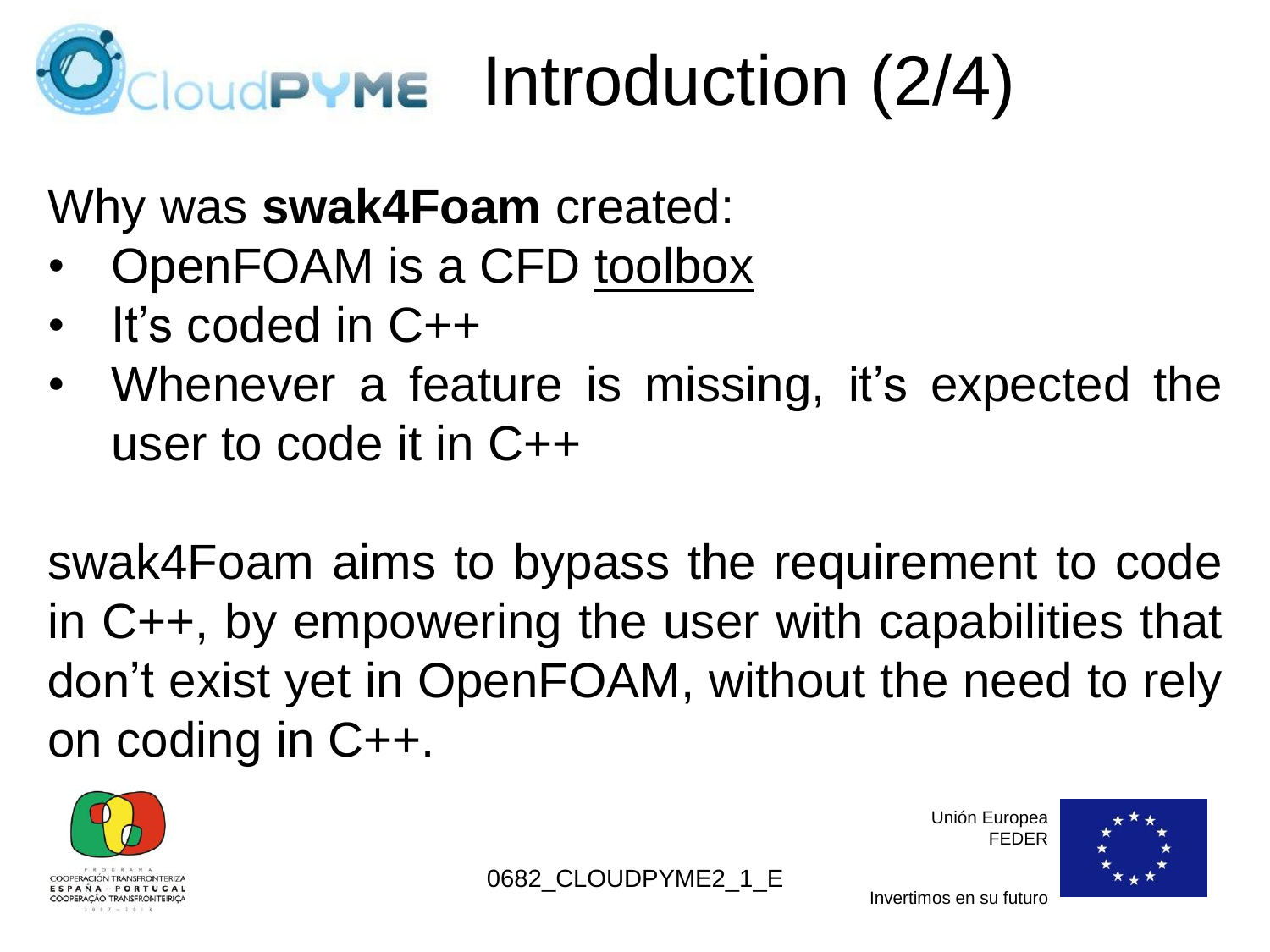# Introduction (3/4)

### **PyFoam**

- Helps unleash the power of Python, applied to controlling and manipulating OpenFOAM cases
- Features:
	- Case running utilities
	- Utilities for log files
	- Networking utilities
	- Utilities for manipulating case data
	- Scripted manipulation of dictionaries
	- ParaView related utilities (requires Python in ParaView)
	- GUI-Tools (e.g. **pyFoamDisplayBlockMesh**)

### • [openfoamwiki.net/index.php/Contrib/PyFoam](http://openfoamwiki.net/index.php/Contrib/PyFoam)



Unión Europea FEDER



Invertimos en su futuro

0682 CLOUDPYME2 1 E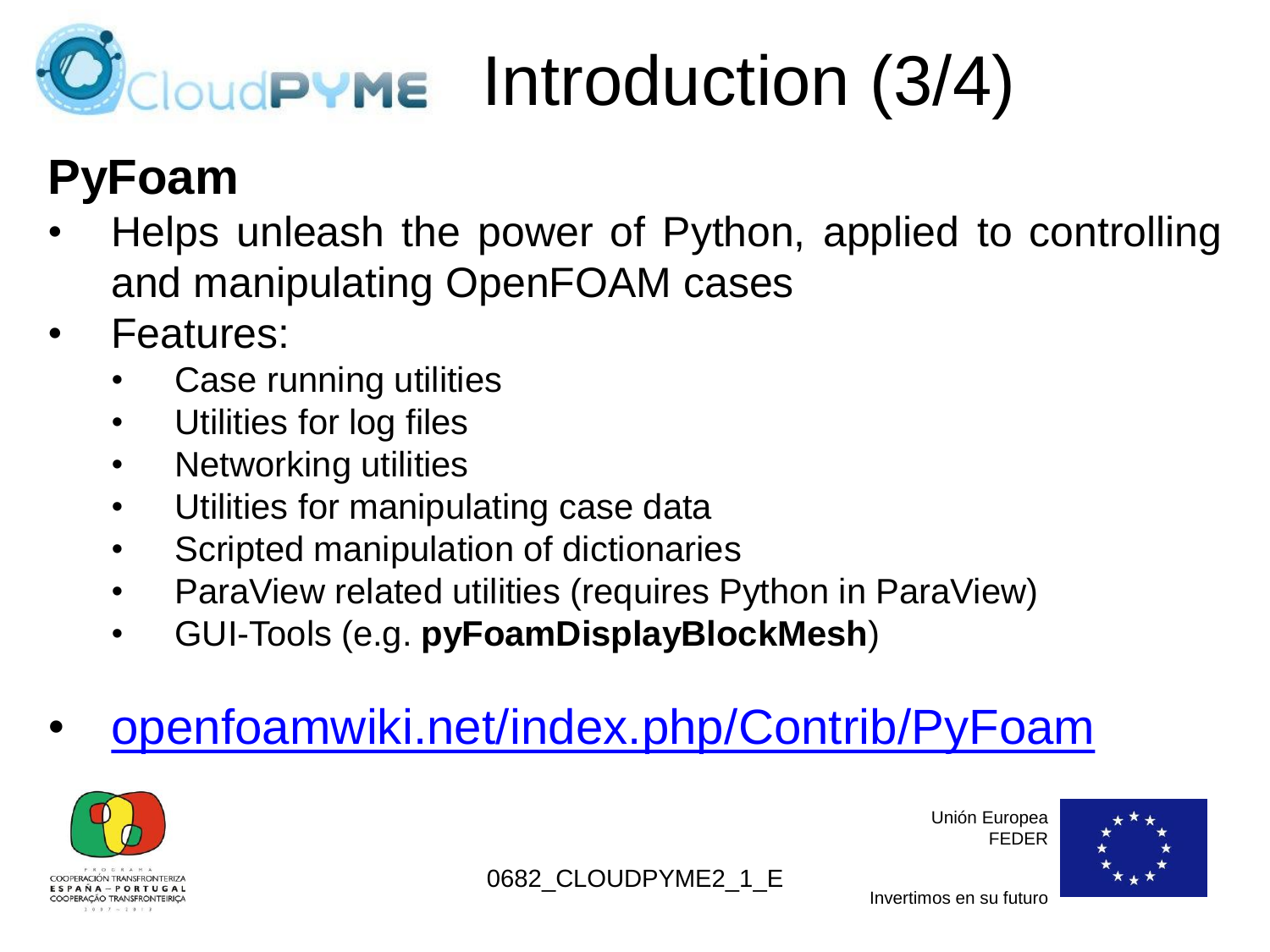

#### Why was **PyFoam** created:

- OpenFOAM relies on:
	- conventional shell scripting (usually **bash**) for handling cases;
	- the user to either post-process results manually or with one's own scripts.
- PyFoam aims to provide:
	- a common library infrastructure, built on top of Python, for manipulating and processing cases;
	- a common scripting toolkit for managing the cases.



0682 CLOUDPYME2 1 E

Unión Europea FEDER

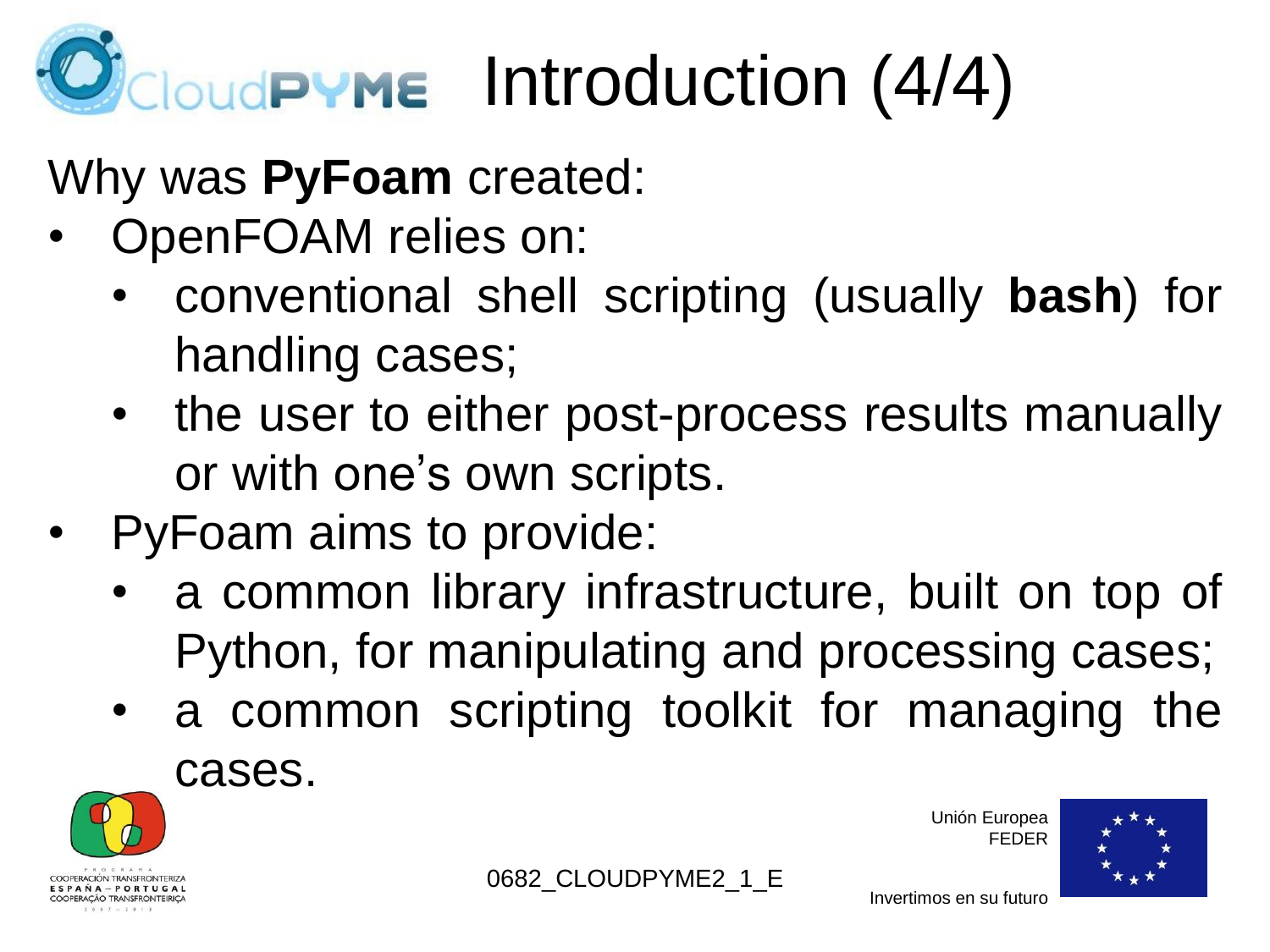# CloudPYME funkySetFields (1/11)

Original tutorial case:

- "multiphase/interFoam/ras/damBreak"
- Static column of water
- Width of column: 0.1461 m
- Height of column: 0.292 m
- Non-moving obstacle at  $X = 0.292$  m, width= 0.024 m
- Domain size:
	- width=0.584 m
	- height=  $0.584$  m



Unión Europea FEDER





0682 CLOUDPYME2 1 E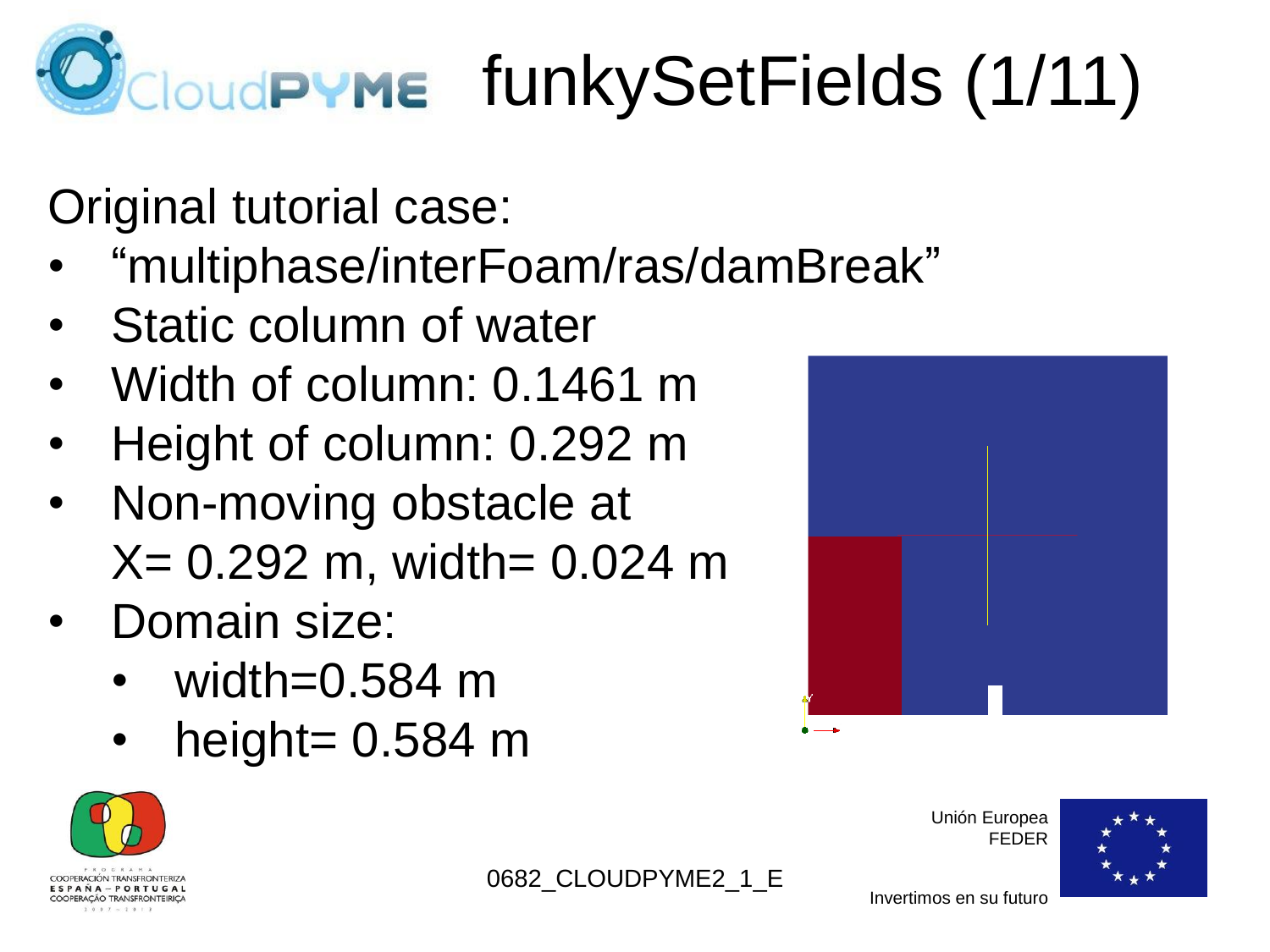# **CloudPYME funkySetFields (2/11)**

Our example case:

- Case folder: "funkySetFieldsDamBreak"
- Objective is to define the initial internal field:
	- 2D circle of water of 0.05m
	- Centred at  $x=0.14$ ,  $y=0.2$ m
	- Added pressure +100\*y (in Pascal)
	- Traveling upward at 1.5 m/s



Unión Europea FEDER



Invertimos en su futuro

0682 CLOUDPYME2 1 E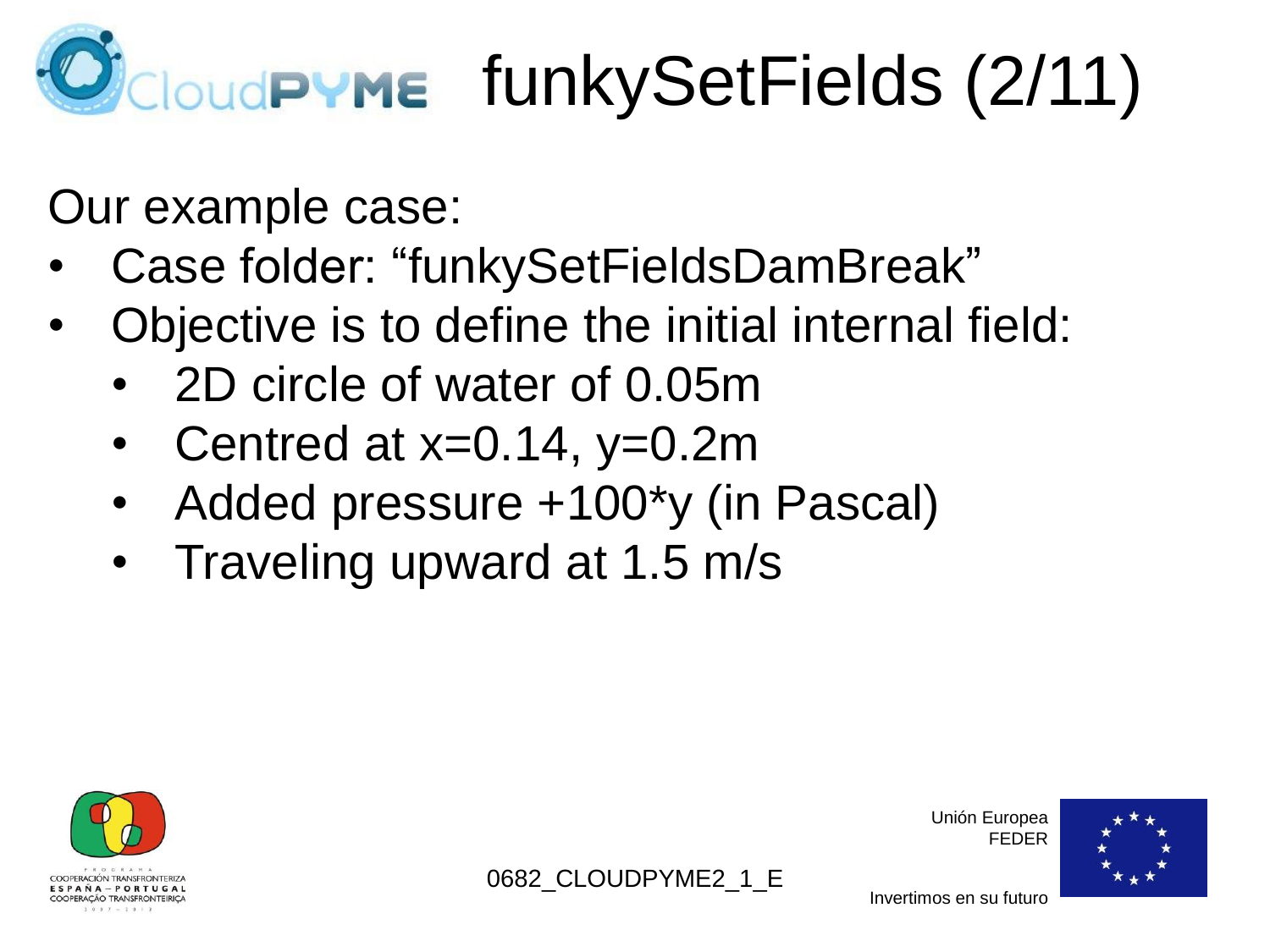

### Dictionary file: "system/funkySetFieldsDict"

| FoamFile |                     |
|----------|---------------------|
|          |                     |
| version  | 2.0;                |
| format   | ascii;              |
| class    | dictionary;         |
| location | "system";           |
| object   | funkySetFieldsDict; |
|          |                     |

expressions ( //… );





Unión Europea FEDER

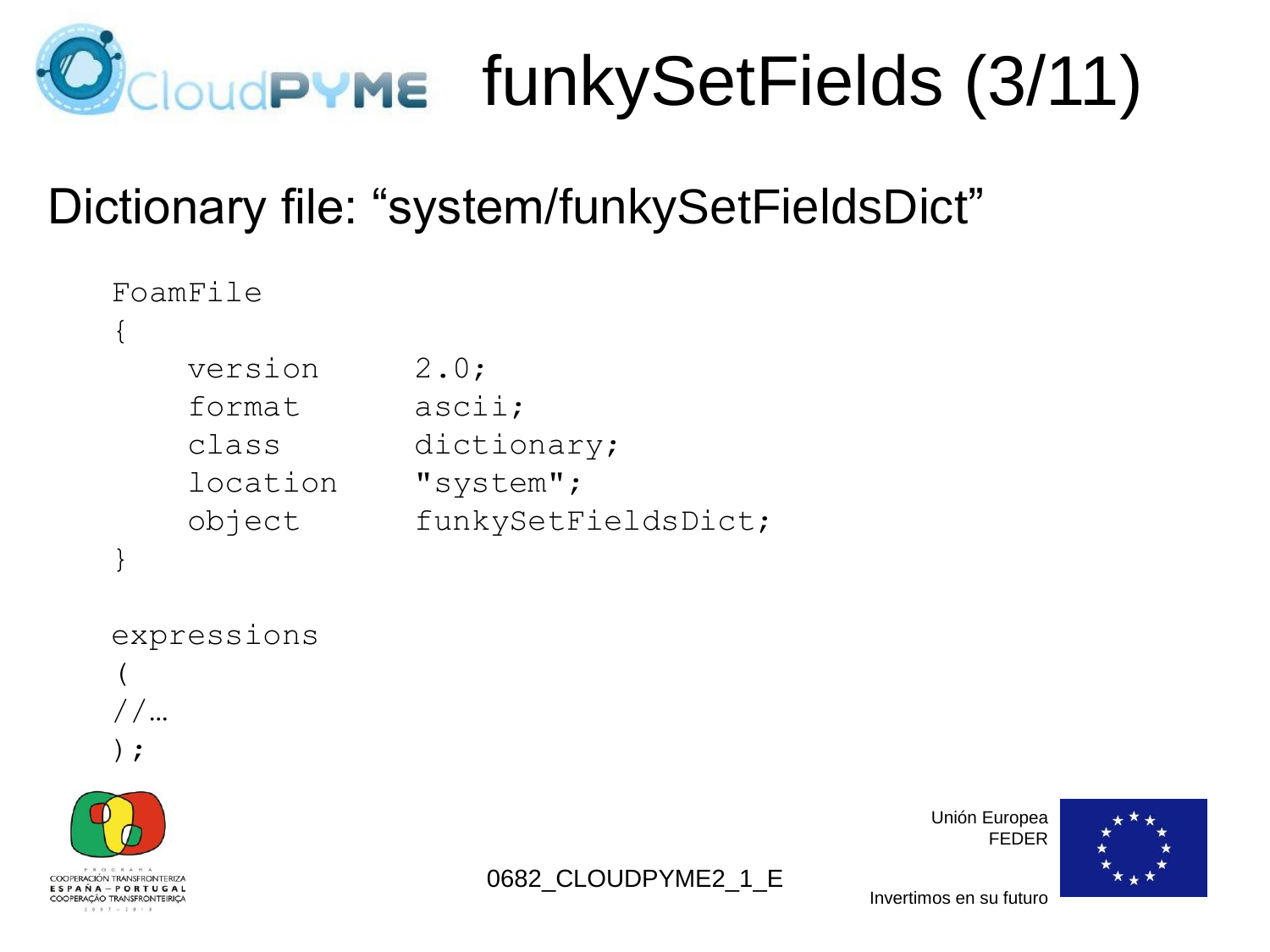# **EloudPYME funkySetFields (4/11)**

Basic parameters for each *expression*:

- field to specify the name of the field to change.
- *expression* to specify the expression to use for the new field values.
- *condition* to define where the expression is applicable.
- *keepPatches* define *true* or *false*, where *false* will discard the existing boundary conditions.







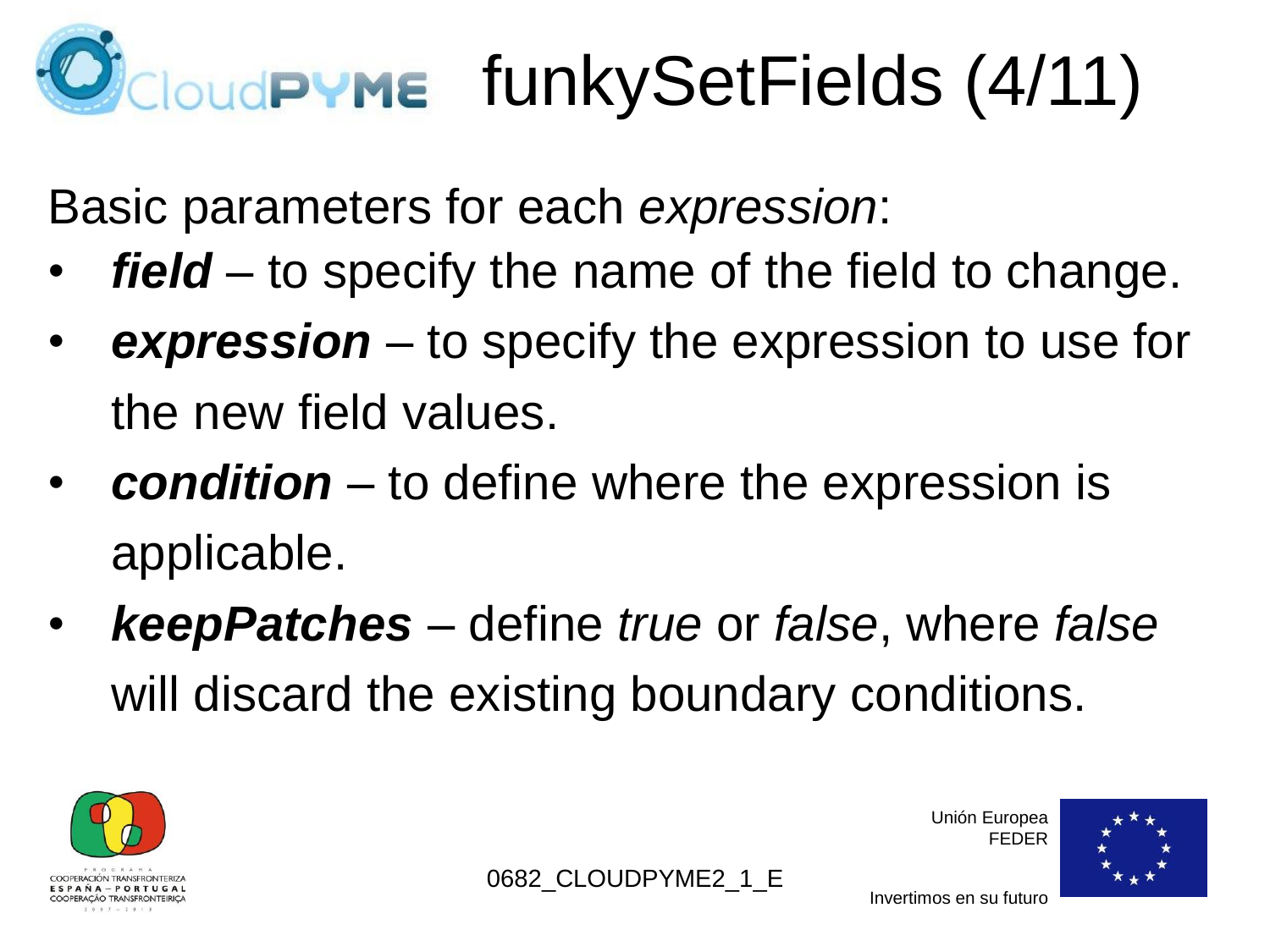

0682 CLOUDPYME2 1 E

#### Expressions to initialize phase and velocity:

```
 initFieldAlpha
  \left\{ \right. field alpha.water;
     expression "0";
     keepPatches true;
 }
   initFieldU
   {
     field U;
    expression "vector(0.0, 0.0, 0.0)";
     keepPatches true;
 }
```


Unión Europea FEDER

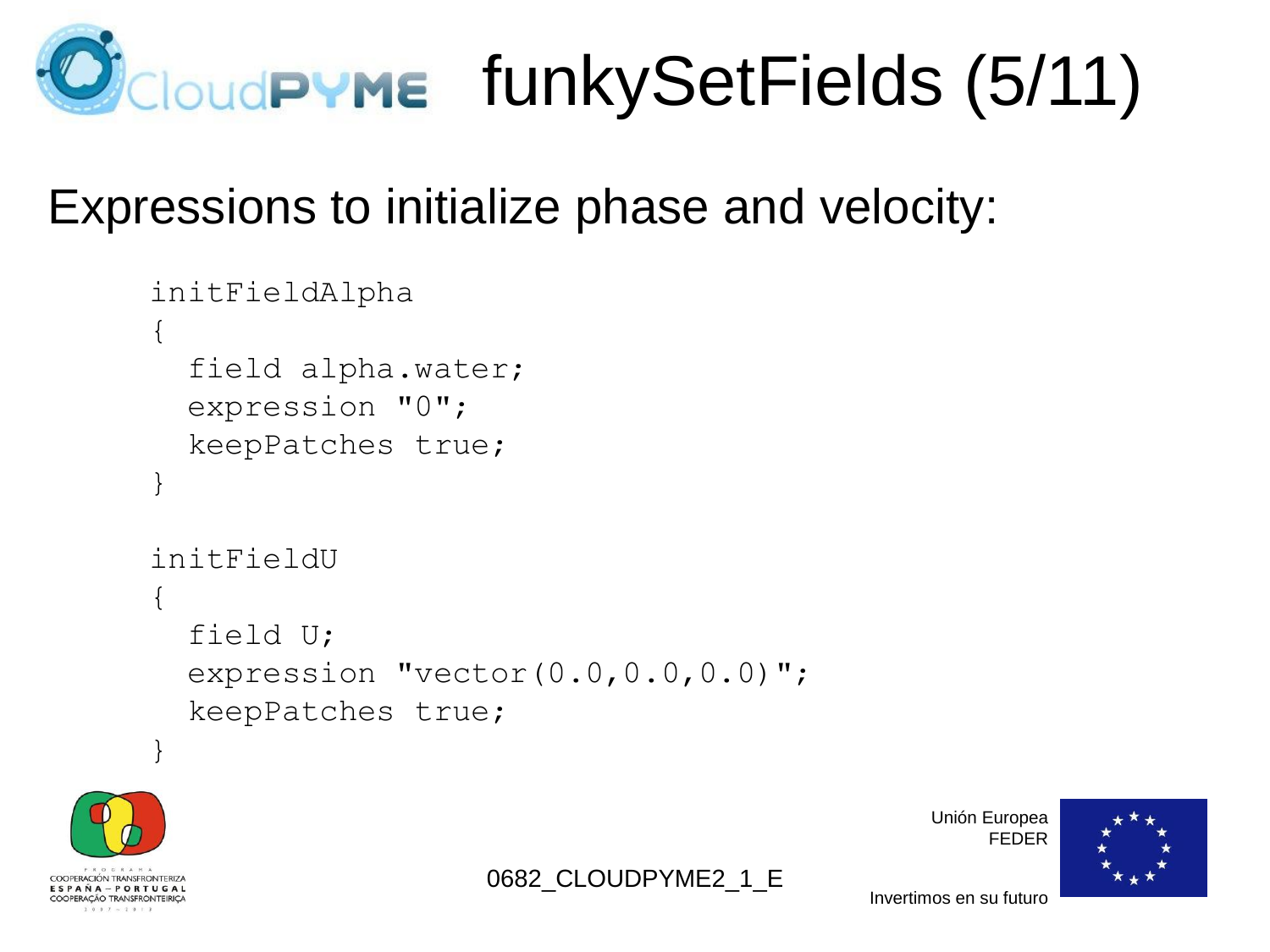

0682 CLOUDPYME2 1 E

#### Expression to initialize "pressure - rho\*g\*h":

```
 pressureAir
\mathbf{1} field p_rgh;
   expression "0";
   keepPatches true;
 }
```


Unión Europea FEDER

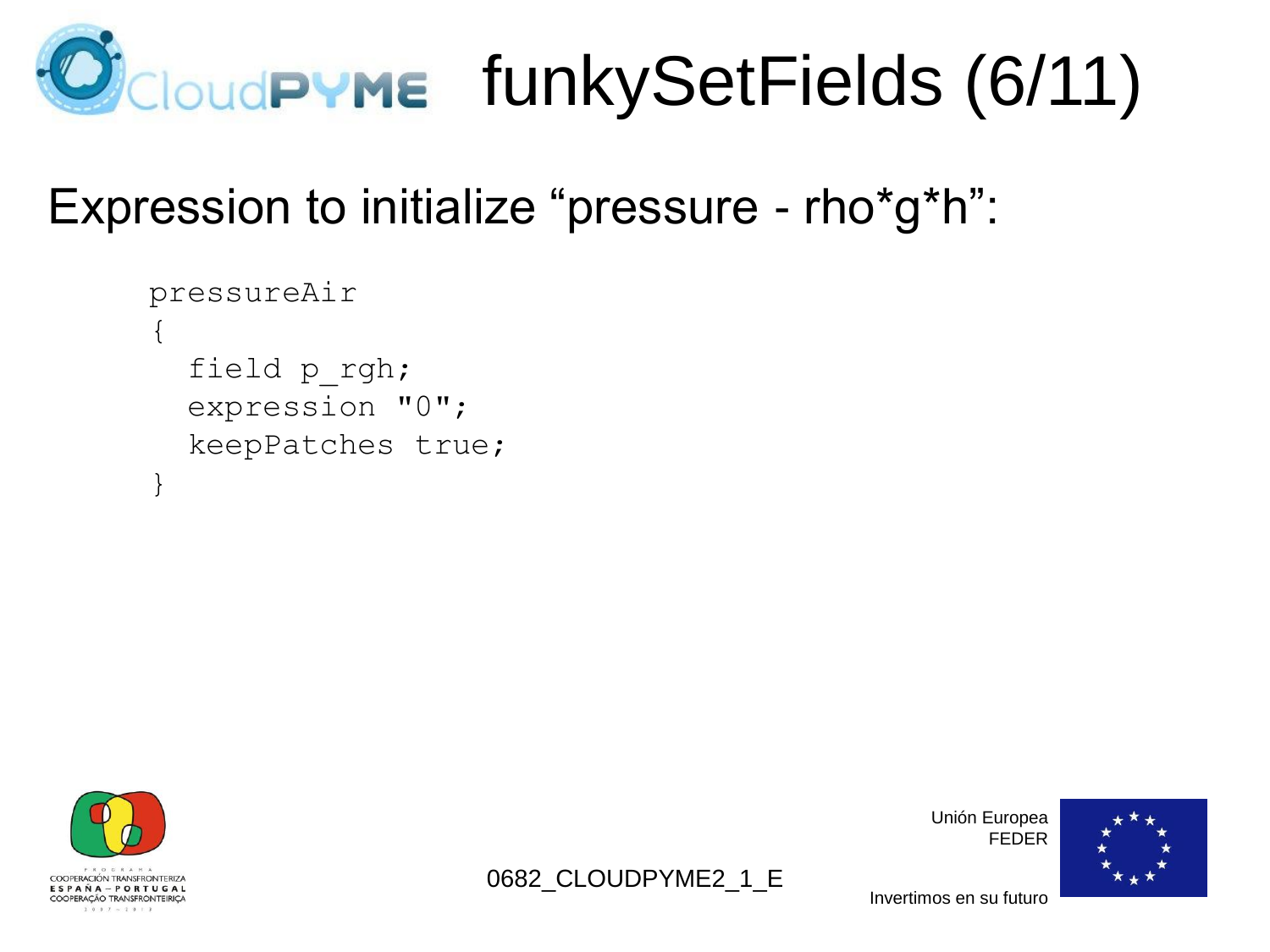

#### Expression to initialize the phase for the water circle:

```
floatingCircle
\left\{ \right. field alpha.water;
   expression "1";
   condition 
    "sqrt(pow((pos().x-0.14), 2) + pow((pos().y-0.2), 2)) <0.05";
   keepPatches true;
}
```
0682 CLOUDPYME2 1 E



Unión Europea FEDER

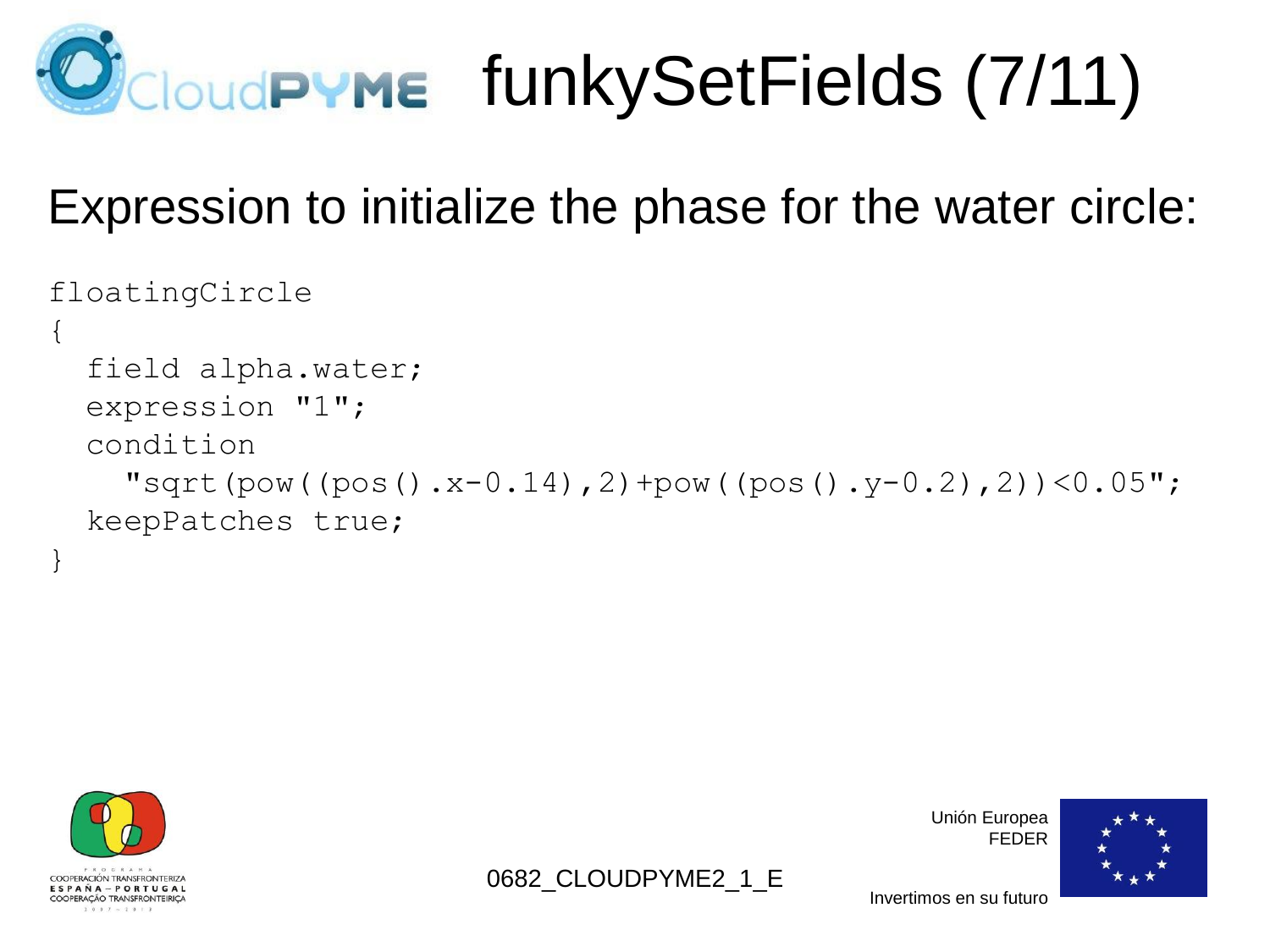

### Expression to initialize the added pressure for the water circle:

```
pressureCircle
\{ field p_rgh;
   expression "100.0*pos().y";
   condition 
    "sqrt(pow((pos().x-0.14), 2) + pow((pos().y-0.2), 2))<0.05";
   keepPatches true;
```
0682 CLOUDPYME2 1 E



}

Unión Europea FEDER

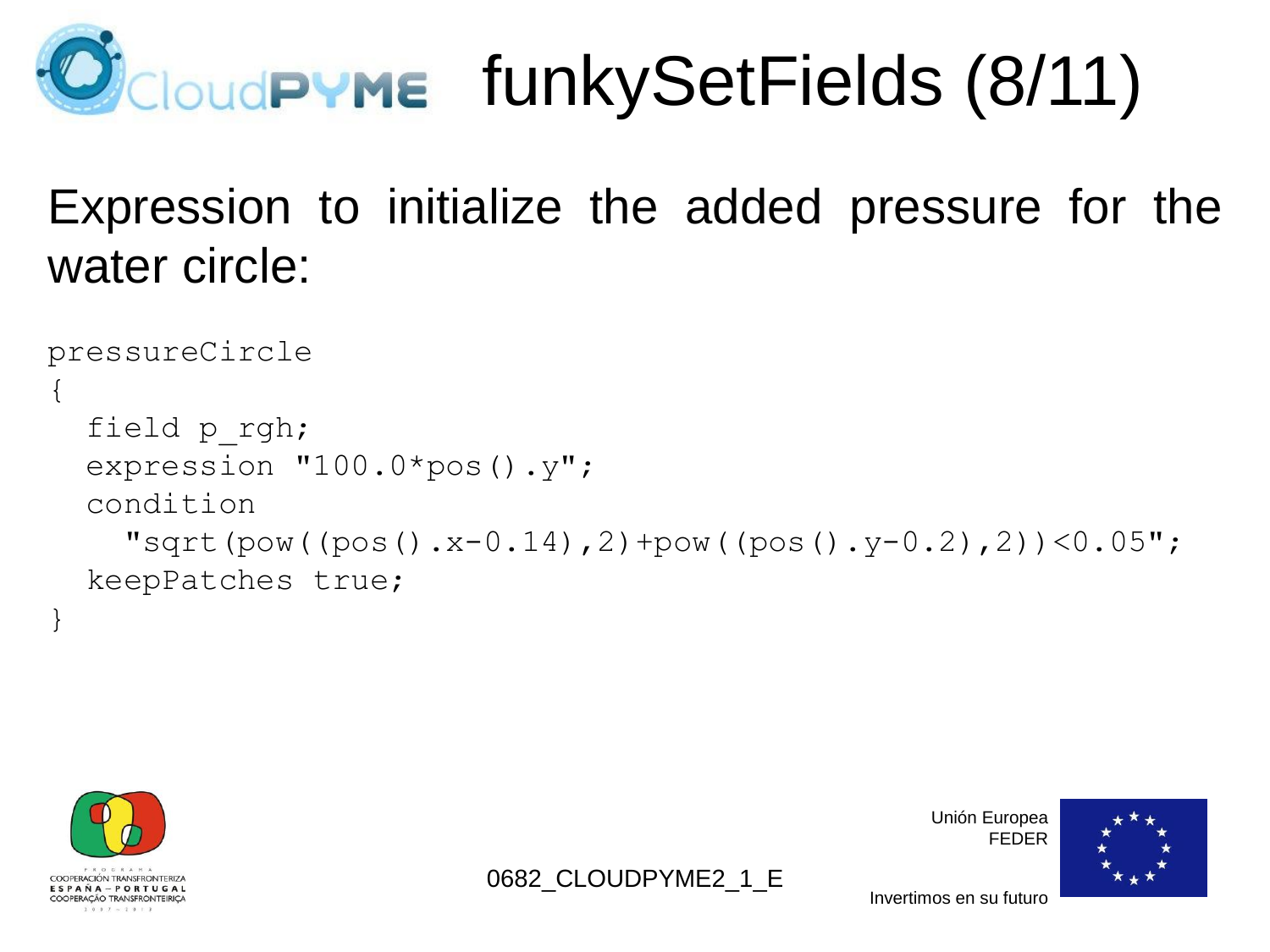# CloudPYME funkySetFields (9/11)

### Expression to initialize the initial velocity for the water circle:

```
risingCircle
\{ field U;
  expression "vector(0.0, 1.5, 0.0)";
   condition
    "sqrt(pow((pos().x-0.14), 2) + pow((pos().y-0.2), 2))<0.05";
   keepPatches true;
```
0682 CLOUDPYME2 1 E



}

Unión Europea FEDER

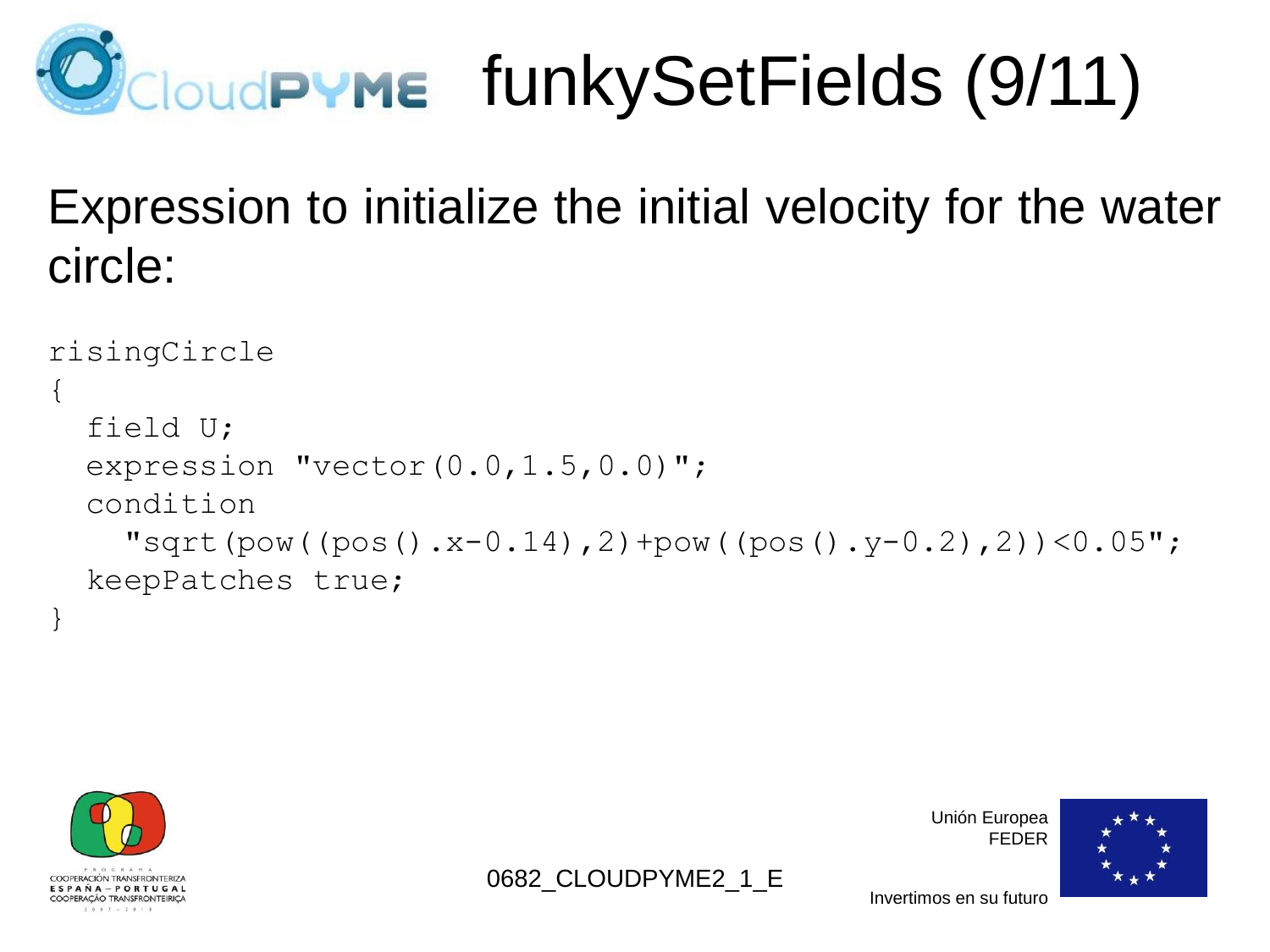

0682 CLOUDPYME2 1 E

#### To run the case, simply run:

./Allrun

#### Or run manually each step:

```
cp 0/alpha.water.org 0/alpha.water
blockMesh
funkySetFields –time 0
interFoam
```
#### Then open it in ParaView!



Unión Europea FEDER

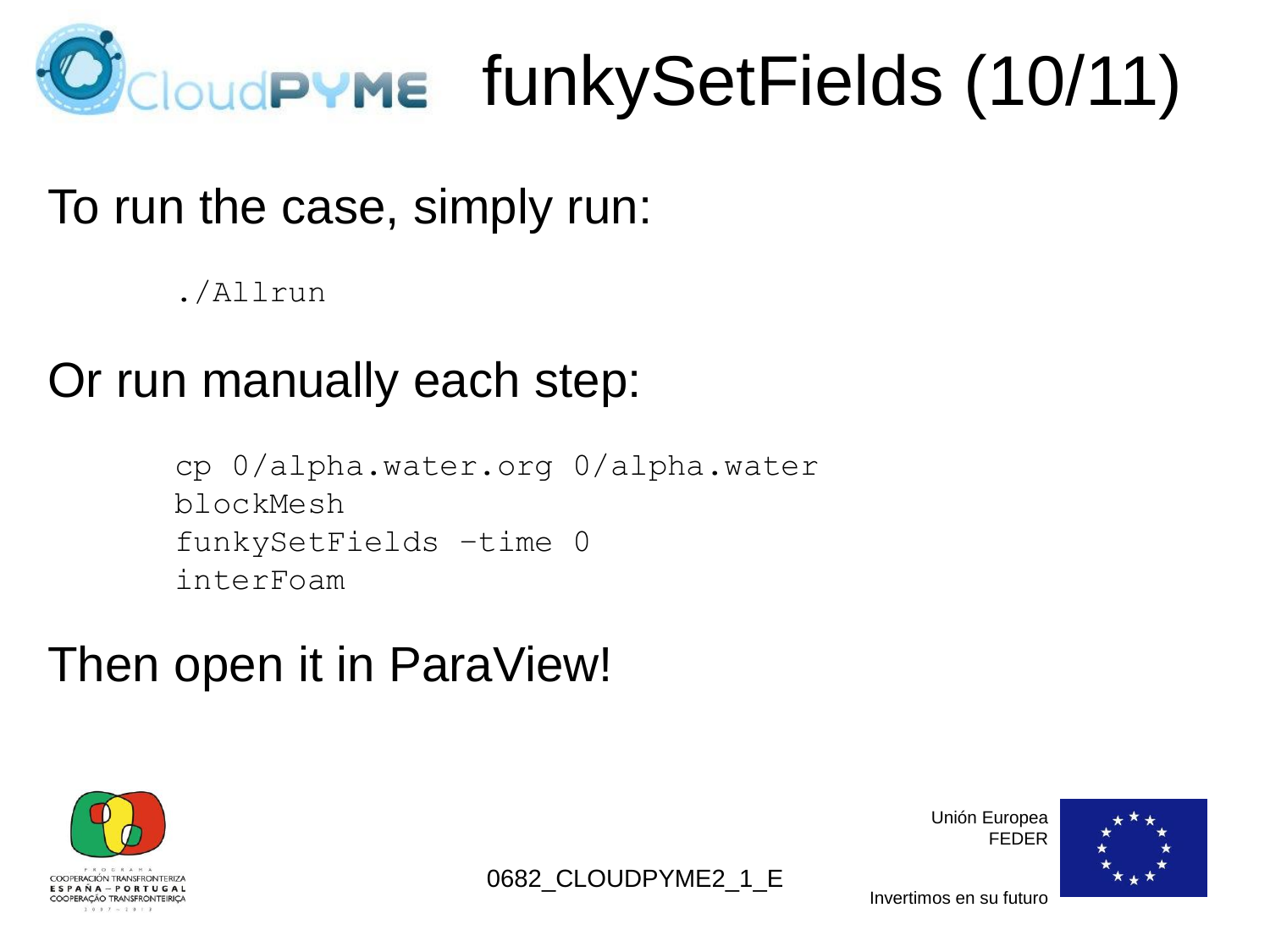## **CloudPYME** funkySetFields (11/11)

0682\_CLOUDPYME2\_1\_E



















Invertimos en su futuro

Unión Europea

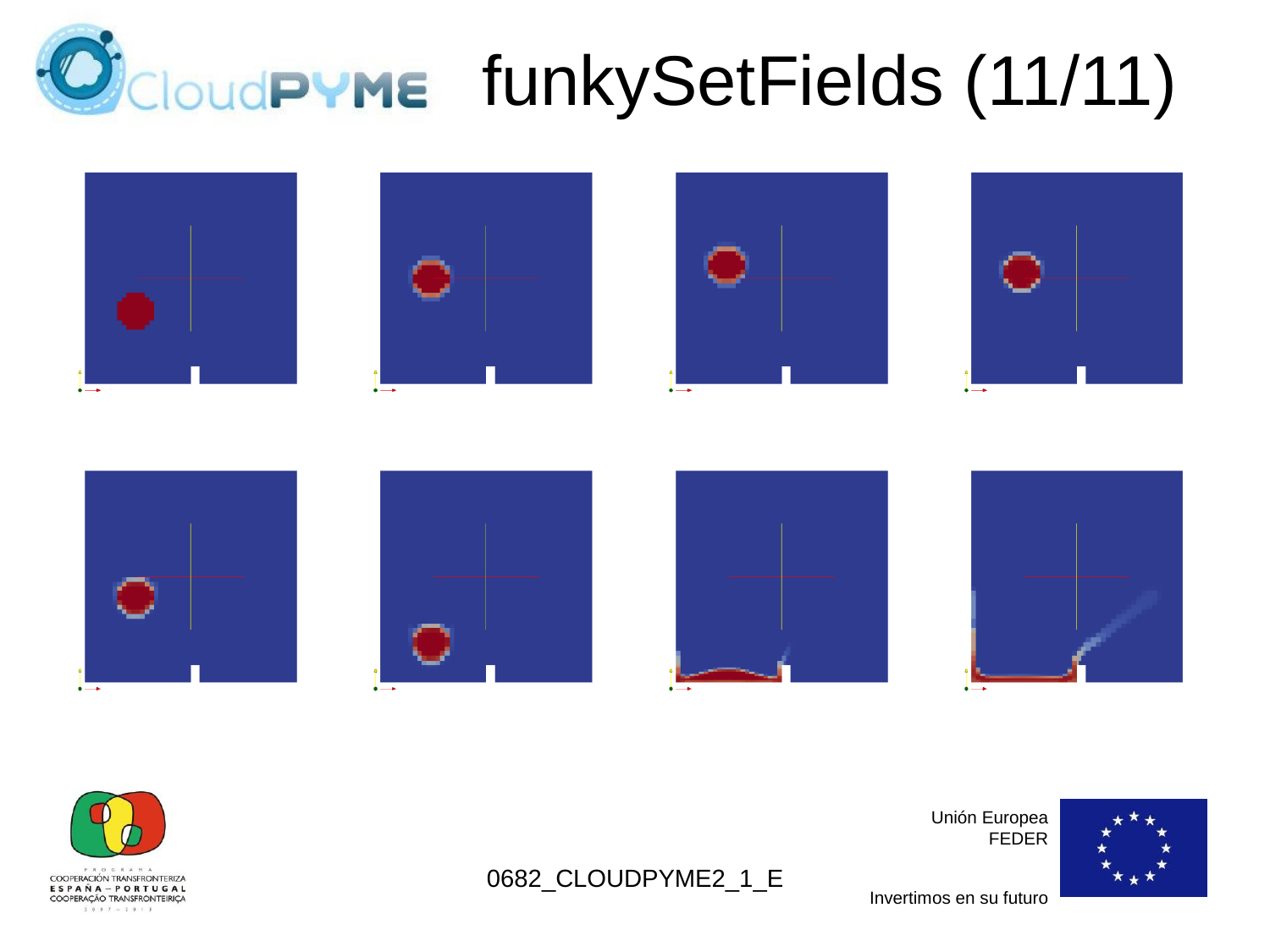

It's essentially **funkySetFields**, for manipulating only the boundary fields on the surface mesh.

Specifically, it can operate on dictionary entries like this one:

value uniform (0 0 0);

We will also use the previous case and add a new dictionary file…



Unión Europea FEDER



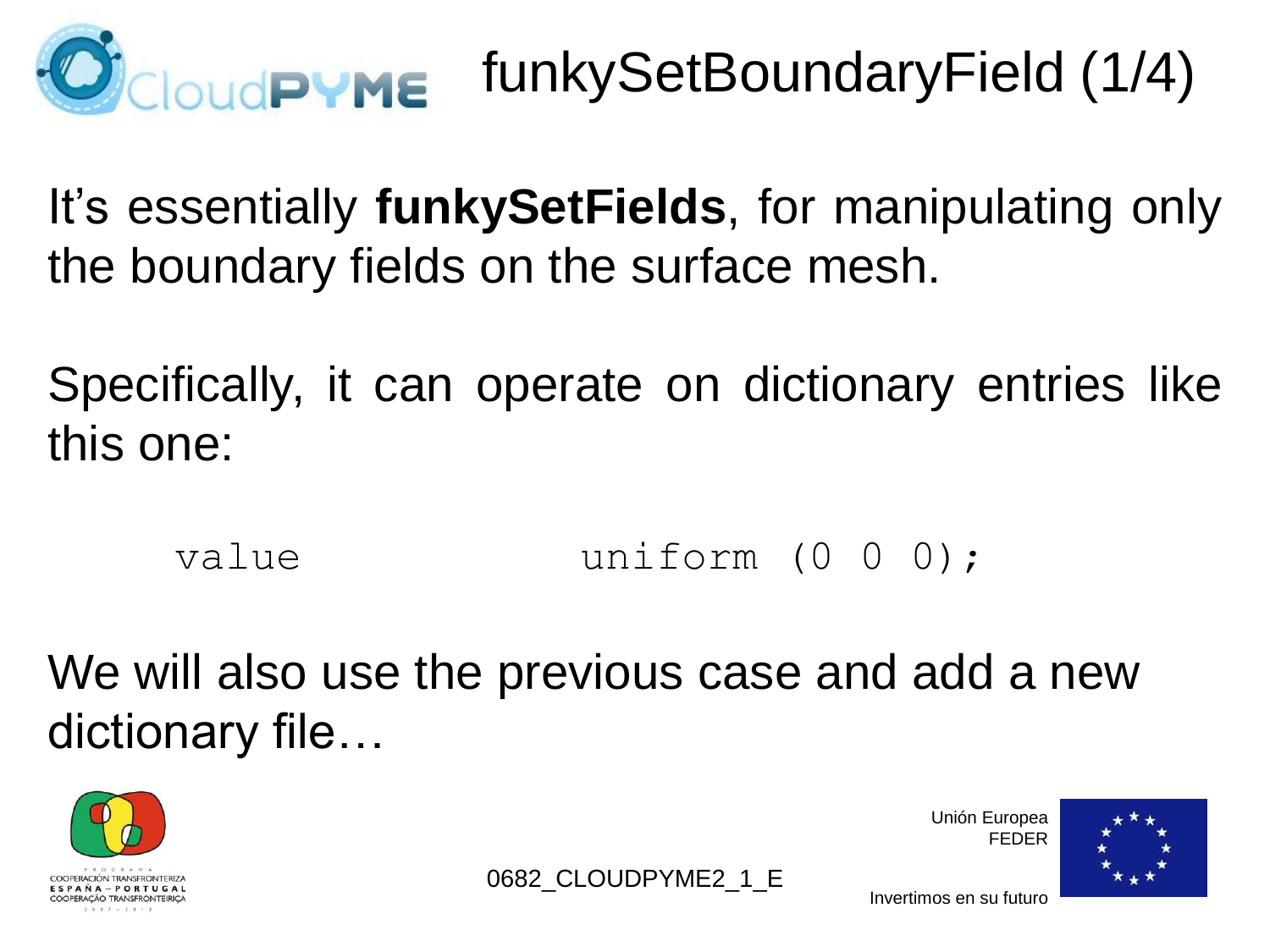

## funkySetBoundaryField (2/4)

```
… "system/funkySetBoundaryDict":
```

```
blowerLeftWall
{
     field U;
     expressions
\overline{\phantom{a}}\{ target value;
              patchName leftWall;
             variables "maxY=max(pts().y);thres=0.5*maxY;";
              expression
"(pos().y<thres)?vector(3,3,0)*(maxY-pos().y):vector(0,0,0)";
 }
     );
}
```




Unión Europea FEDER

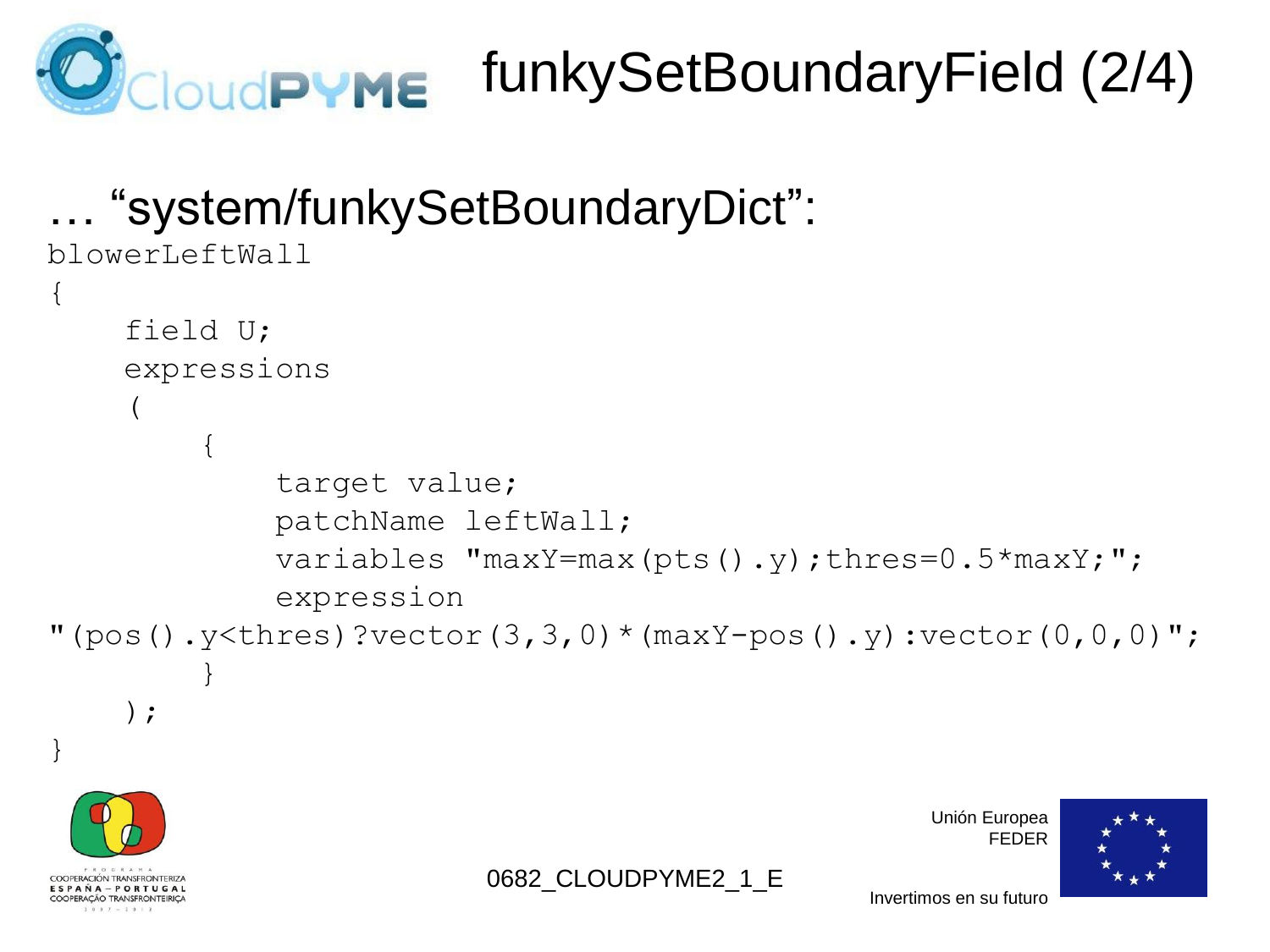

### funkySetBoundaryField (3/4)

#### To run the case, simply run:

./Allrun

### Or run manually each step:

cp 0/alpha.water.org 0/alpha.water blockMesh funkySetFields –time 0 funkySetBoundaryField -time 0 interFoam

### Then open it in ParaView!



Unión Europea FEDER



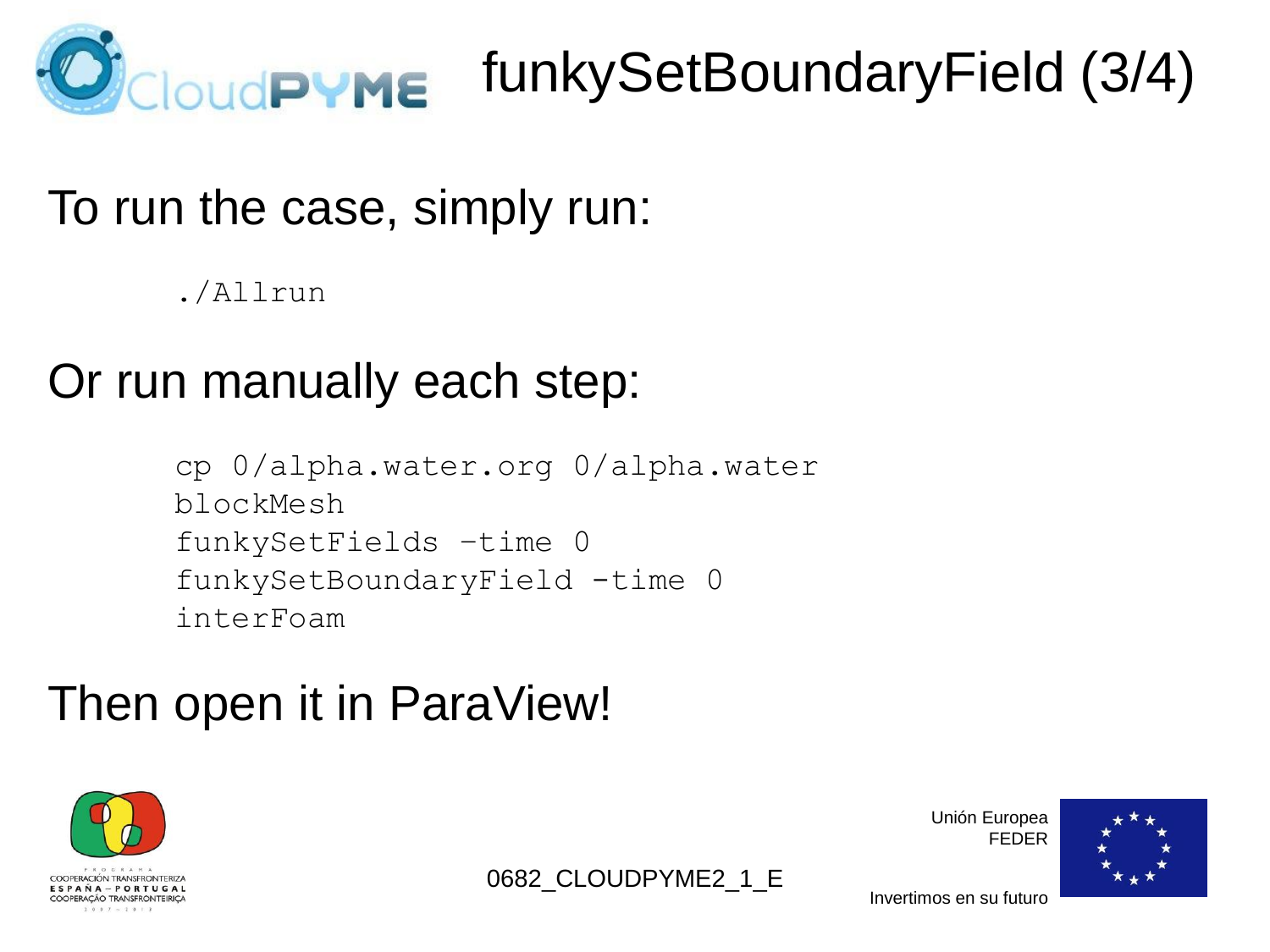

## **CloudPYME** funkySetBoundaryField (4/4)

















Invertimos en su futuro

0682\_CLOUDPYME2\_1\_E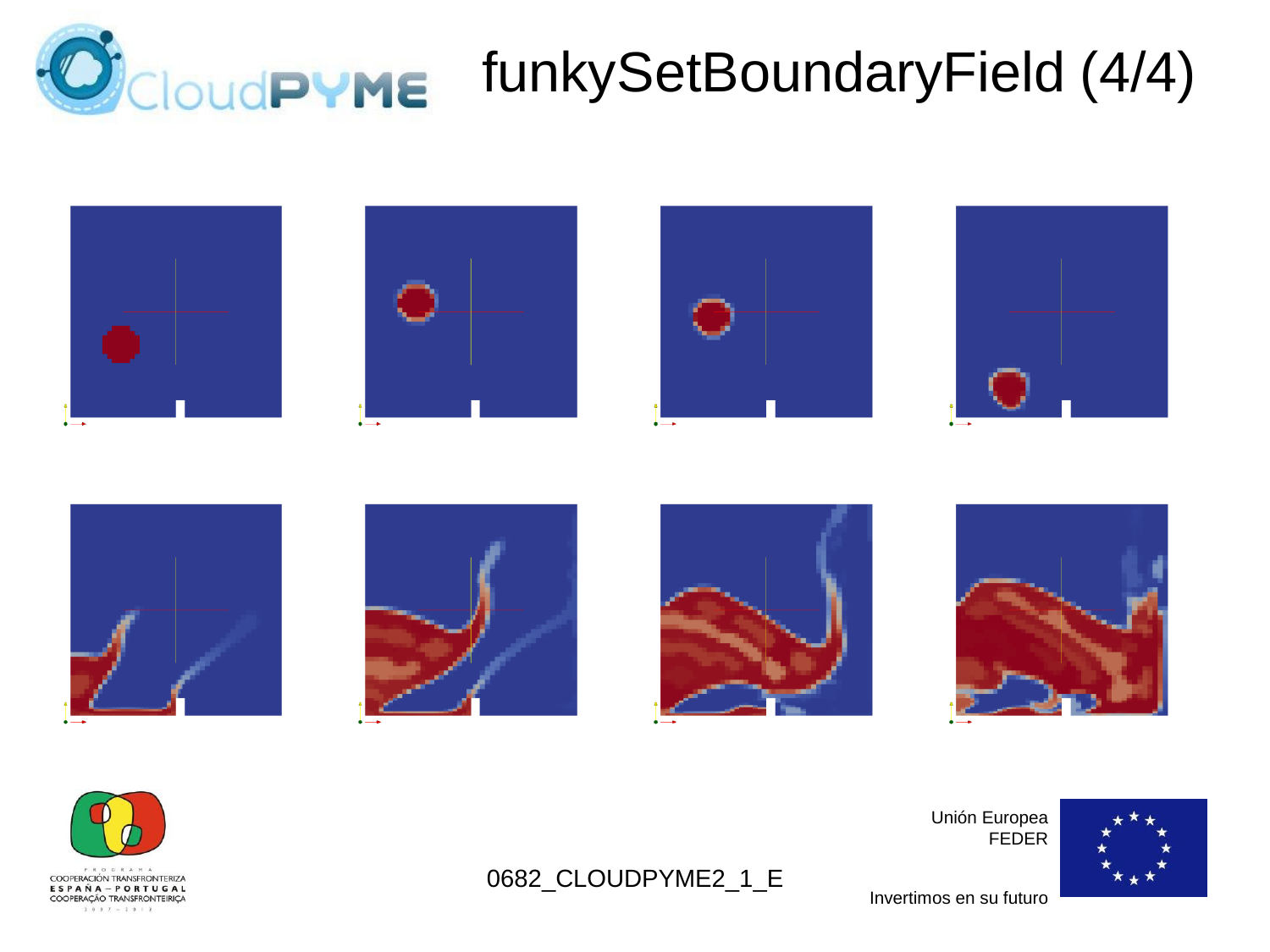# CloudPYME groovyBC (1/7)

**funkySetBoundaryField** can initialize fields, but what if we need them to be time/iteration dependant? This is where *groovyBC* comes in! Objective:

- 1. We use the case from the **funkySetFields** slides.
- 2. Use groovy BC for applying an air jet at 20 m/s.
- 3. Air jet works within the 0.1 and 0.2 second range.
- 4. Location is in the lower wall, with X within 0.12 and 0.16 metre.





Unión Europea FEDER

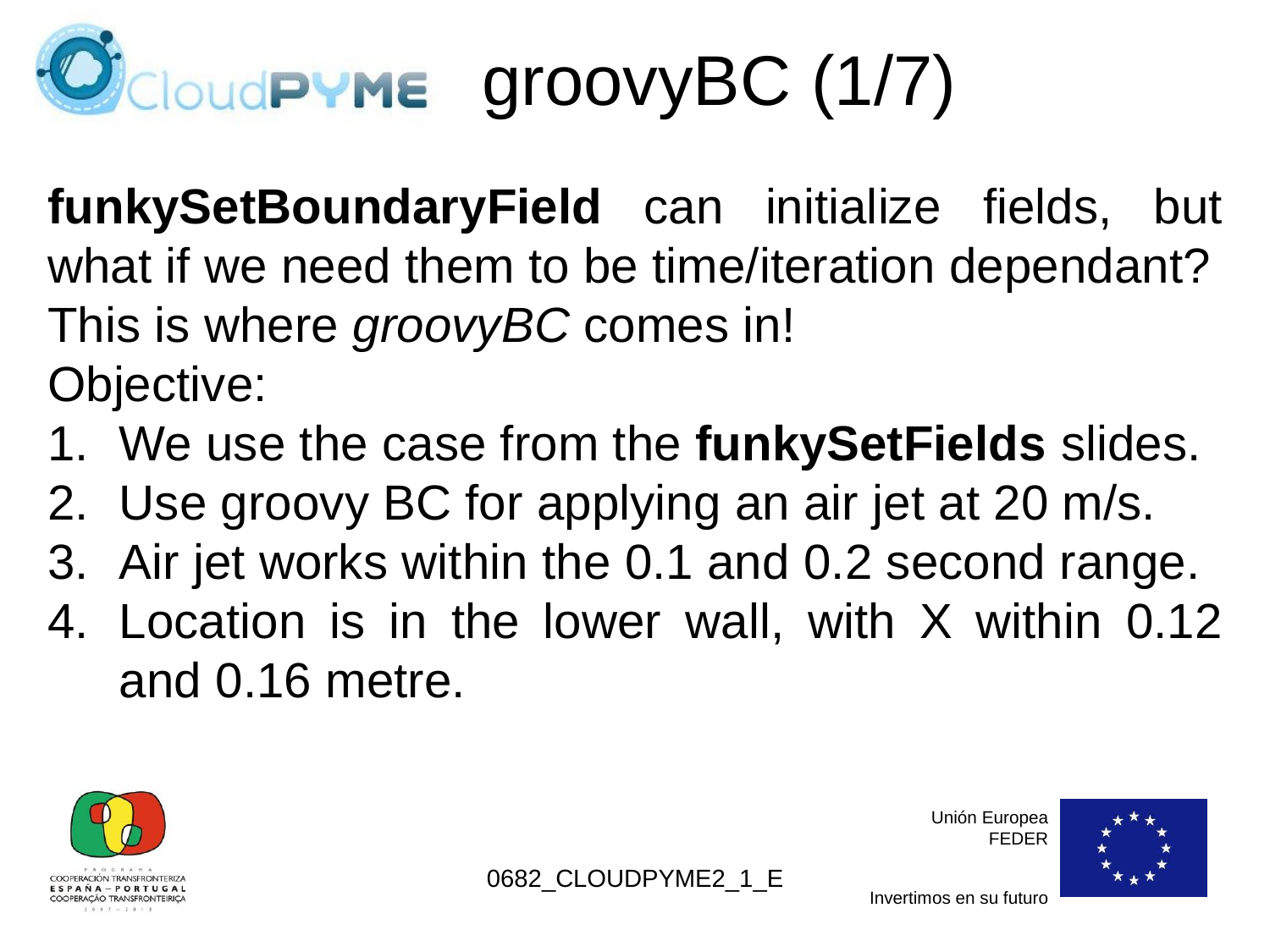

### Edit the file "0/U", scroll down to the end of the file and find "lowerWall". Replace it with this:

lowerWall

 $\left\{ \right.$ 

```
type groovyBC;
   value uniform (0 0 0);
    variables 
\overline{\phantom{a}}"vel=20.0;"
       "minX=0.12;"
      "maxX=0.16;" );
    valueExpression
"(0.1<=time()&&time()<=0.2)&&(minX<=pos().x)&&(pos().x<=maxX)
?vector(0,vel,0):vector(0, 0, 0)";
```
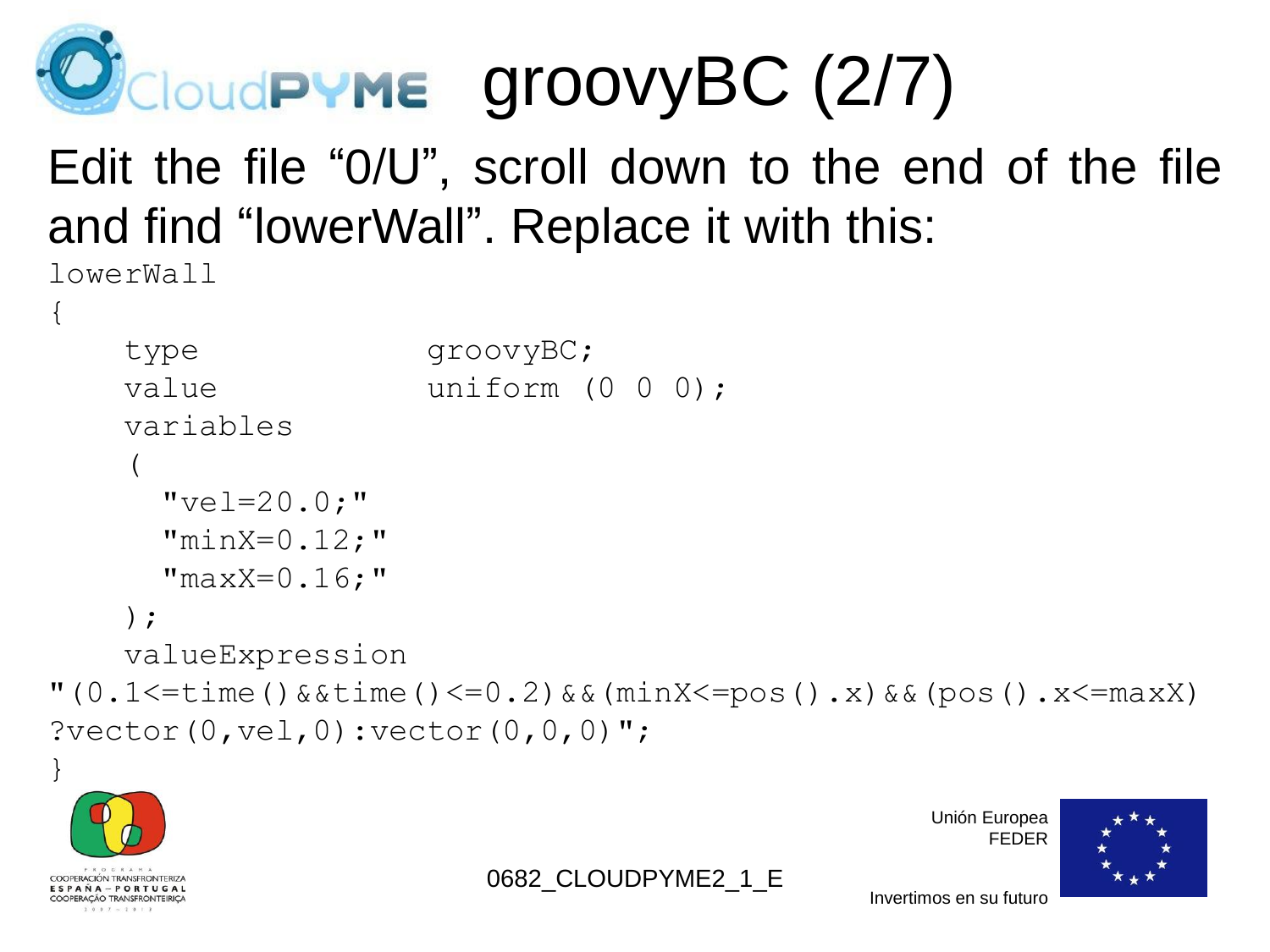

Edit the file "system/controlDict", scroll down to the end of the file and add this line:

libs ( "libgroovyBC.so" );

Notes:

- Make sure you only have 1 entry named "libs".
- For loading more than one library, list them, e.g.:

0682 CLOUDPYME2 1 E

libs ( "libgroovyBC.so" "libOpenFOAM.so" );



Unión Europea FEDER

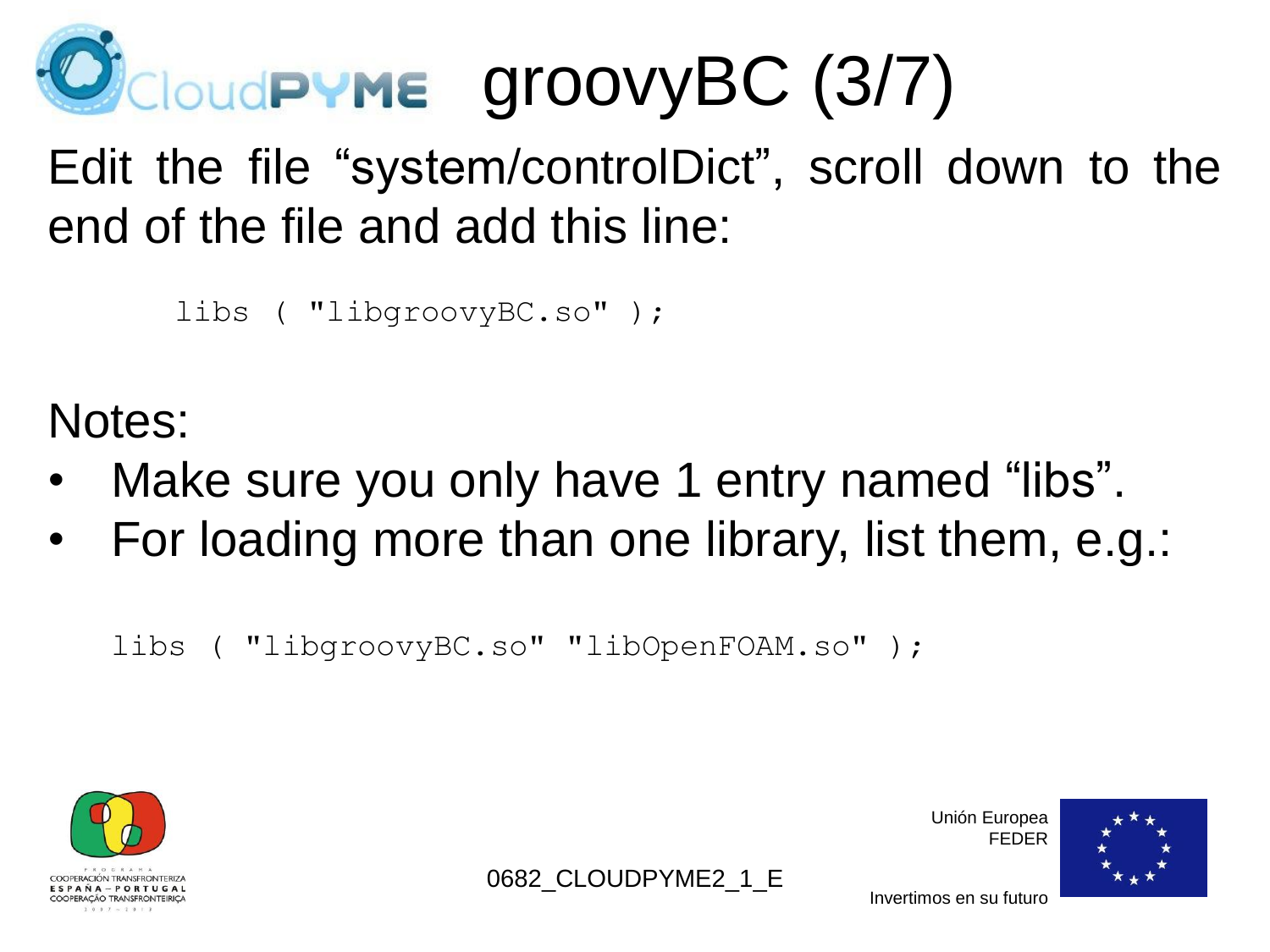

#### To run the case, simply run:

./Allrun

#### Or run manually each step:

```
cp 0/alpha.water.org 0/alpha.water
blockMesh
funkySetFields –time 0
interFoam
```
0682 CLOUDPYME2 1 E

#### Then open it in ParaView!



Unión Europea FEDER

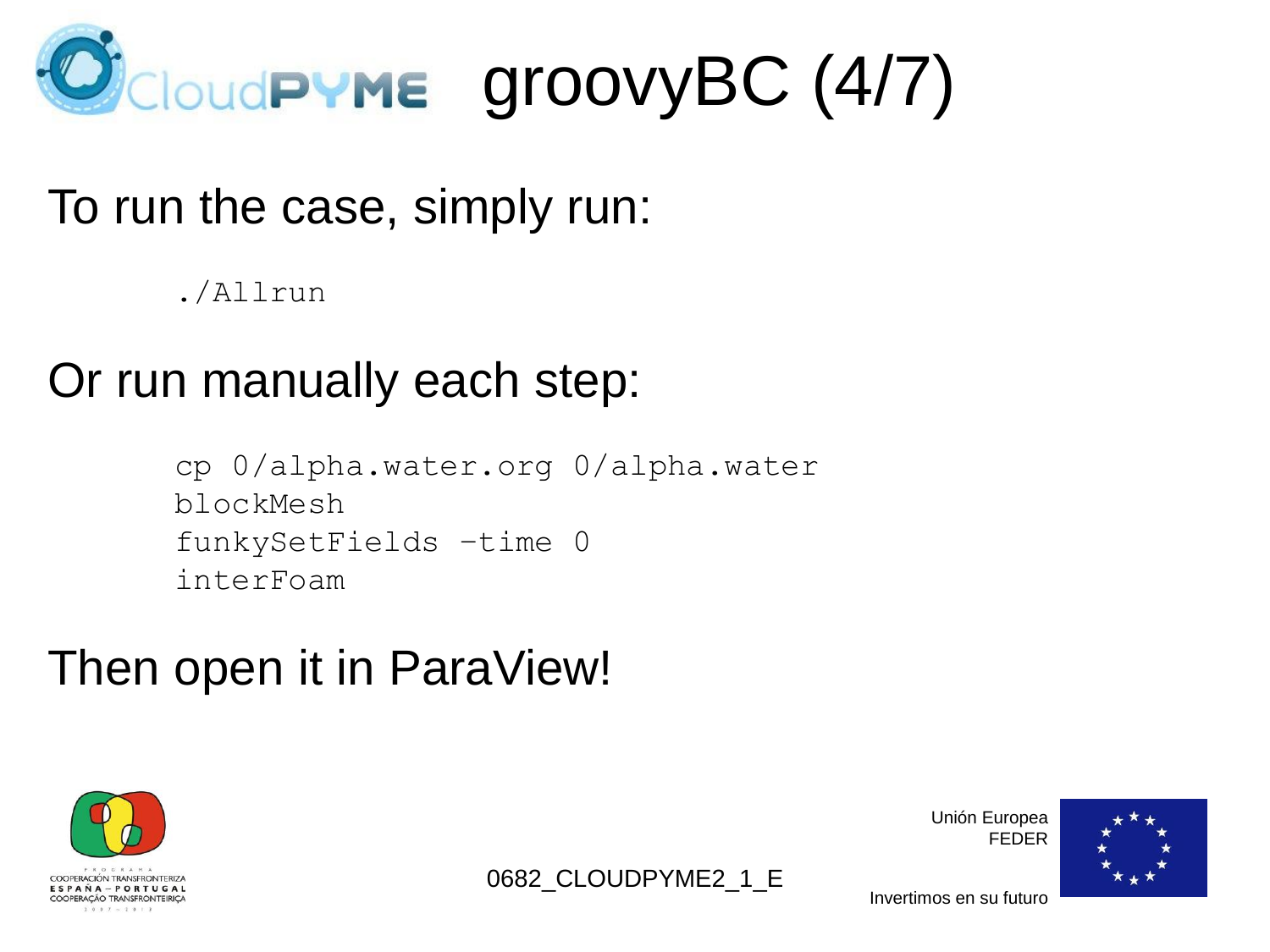# loudPYME groovyBC (5/7)

In ParaView (1/2):

- 1. Select "groovyBCDamBreak" (Pipeline Browser).
- 2. Change representation to the "alpha.water" field.
- 3. Menu: Filters  $\rightarrow$  Common  $\rightarrow$  Stream Tracer
- 4. Turn on the advanced options for "StreamTracer1" (it's the button with the little gear symbol).
- 5. Click on the "X Axis" button.
- 6. "Seed Type"  $\rightarrow$  "High Resolution Line Source"
- 7. "Resolution"  $\rightarrow$  50
- 8. Click on the "Apply" button.



Unión Europea FEDER



Invertimos en su futuro

0682 CLOUDPYME2 1 E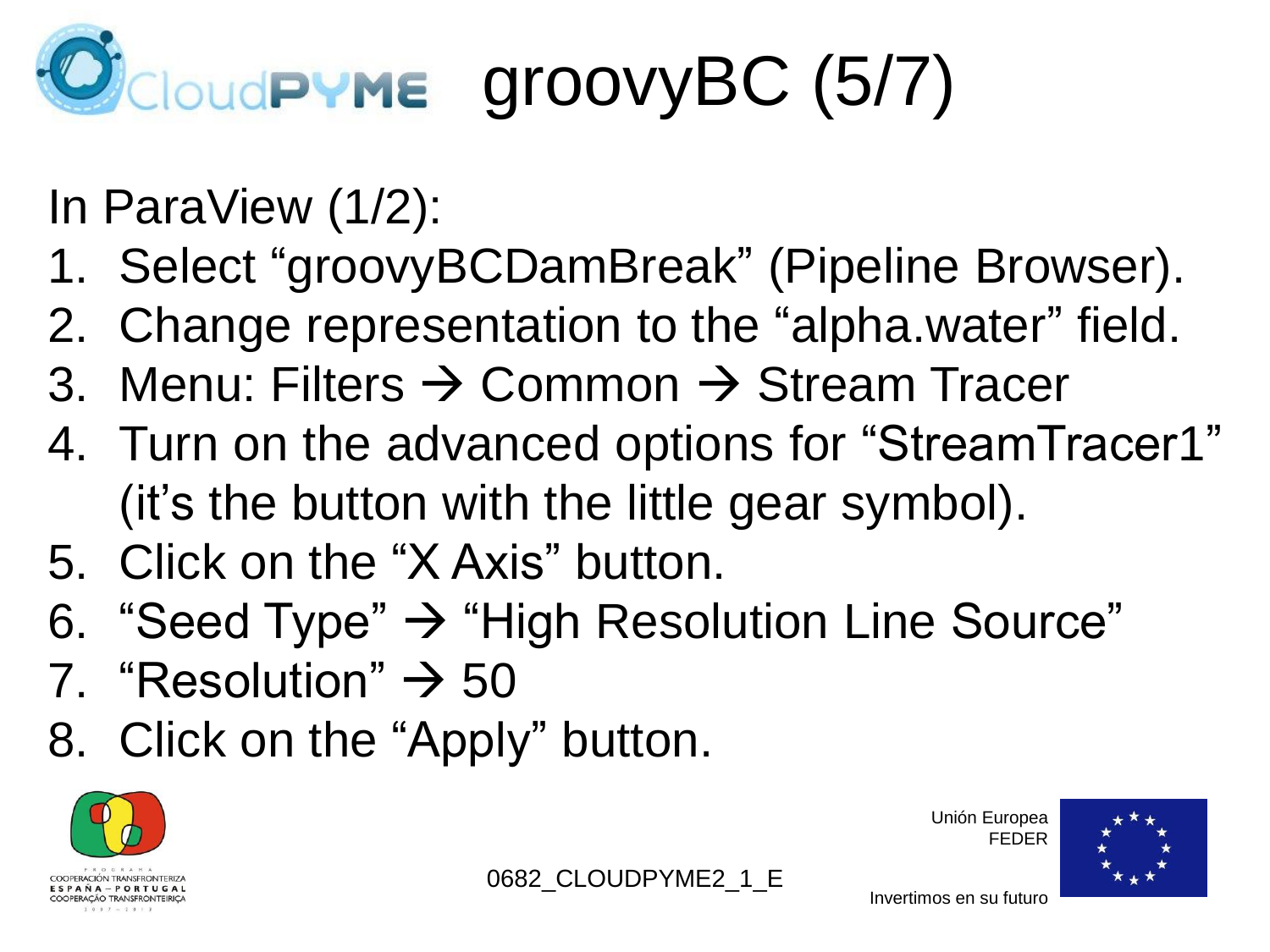# CloudPYME groovyBC (6/7)

In ParaView (2/2): 9. Menu: Filters  $\rightarrow$  Alphabetical  $\rightarrow$  Transform

10."Translation": 0 0 0.1

11.Click on the "Apply" button. 12.Go to the next or last time step, to check if the stream lines appear.



0682 CLOUDPYME2 1 E

Invertimos en su futuro

Unión Europea FEDER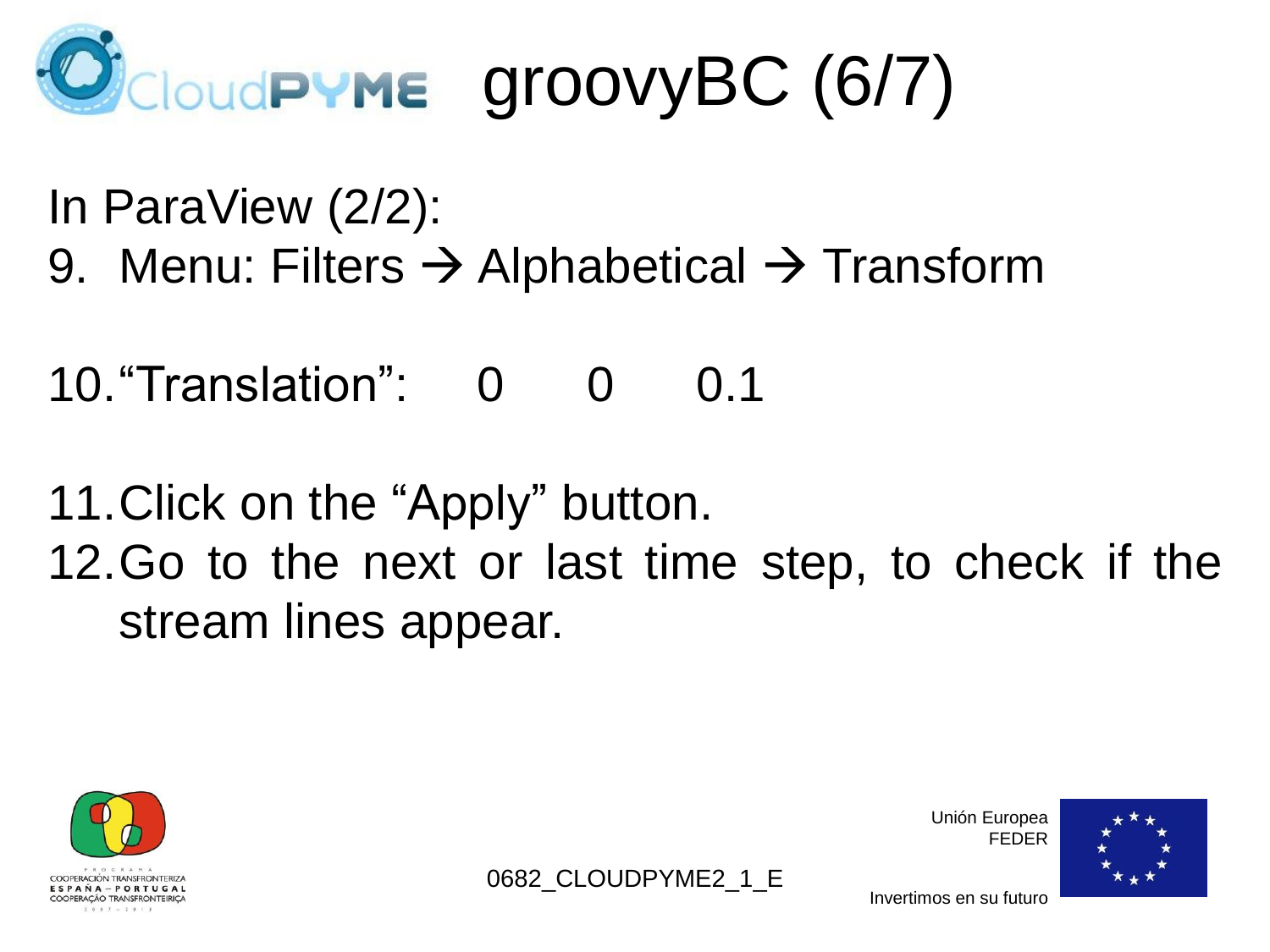





















Unión Europea FEDER

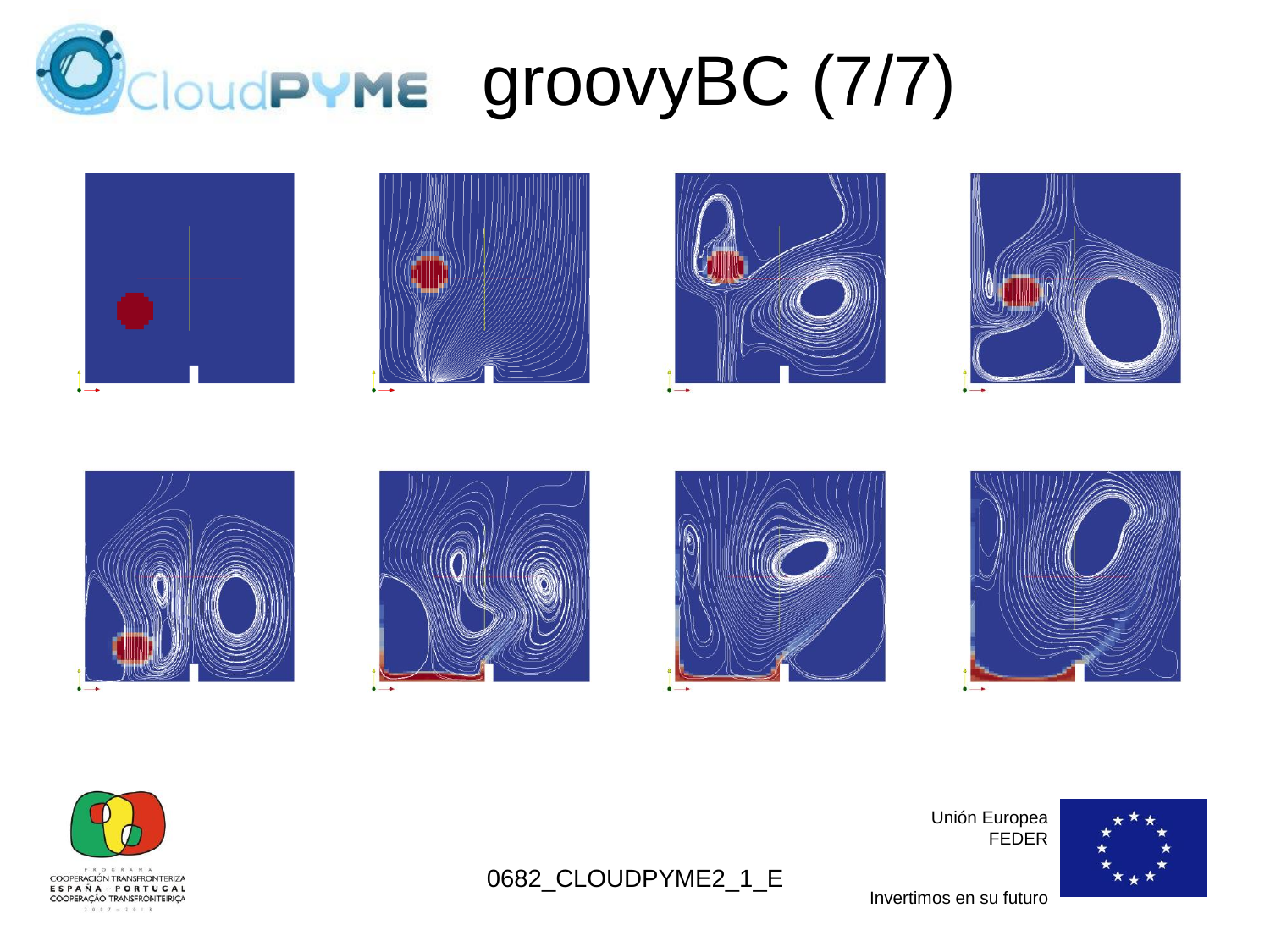

Need to calculate the mass flow rate going through a patch?

• OpenFOAM 2.3 already has that feature.

Need to calculate the mass flow rate going through a patch, in pound per hour (lb/h)?

0682 CLOUDPYME2 1 E

• *patchExpression* can do that and a lot more!



Unión Europea FEDER

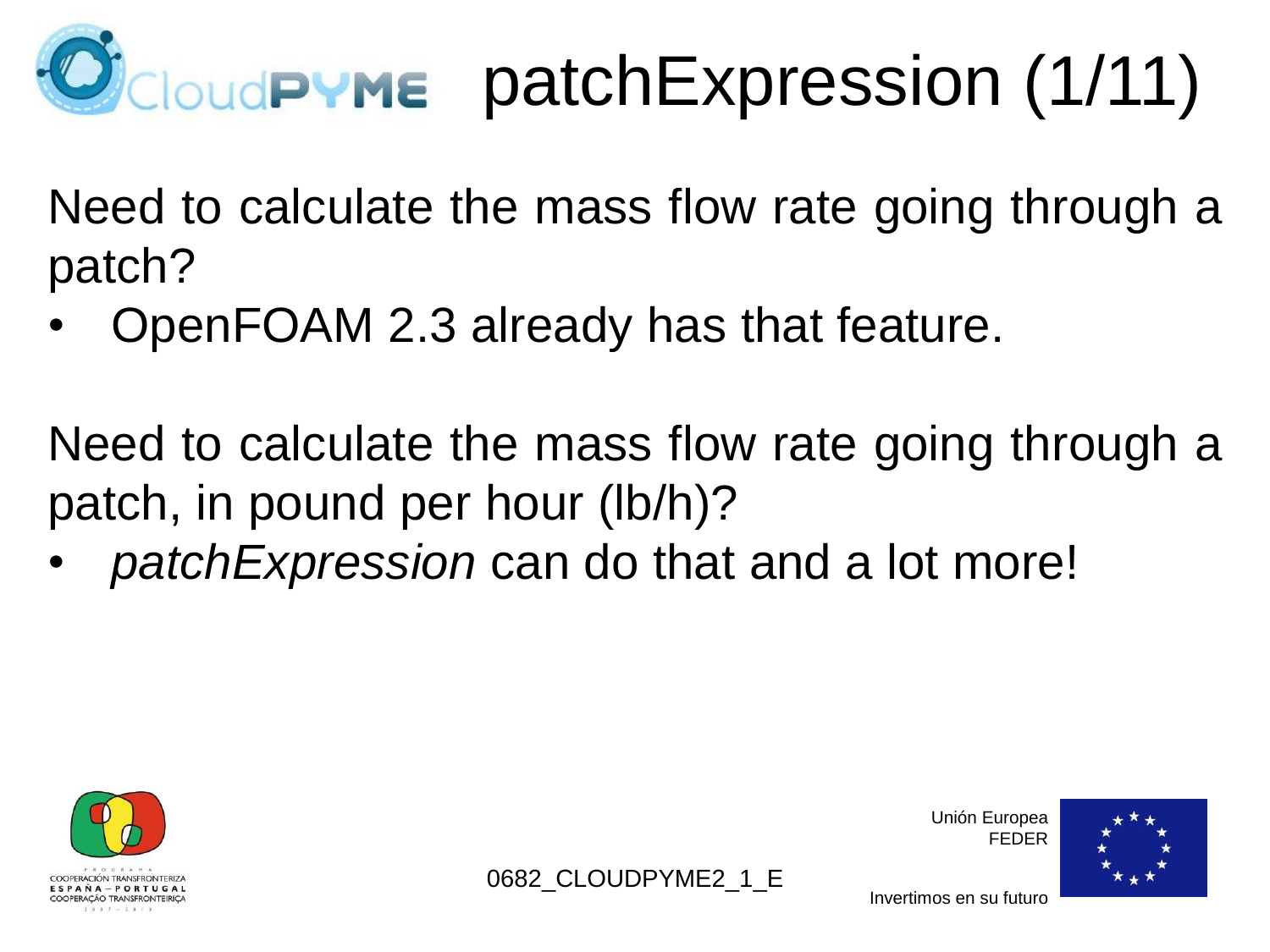# **CloudPYME** patchExpression (2/11)

Example case:

- Original: "incompressible/simpleFoam/pitzDaily"
- Case folder: "patchExpressionPitzDaily"
- Objective:
	- Calculate the volumetric flow in  $m^3/s$ .
	- Calculate the mass flow in kg/s.
	- Calculate the mass flow in lb/h.
	- Get the maximum, minimum and average volumetric/mass flow values on the faces of the "inlet" and "outlet" patches.



Unión Europea FEDER



Invertimos en su futuro

0682 CLOUDPYME2 1 E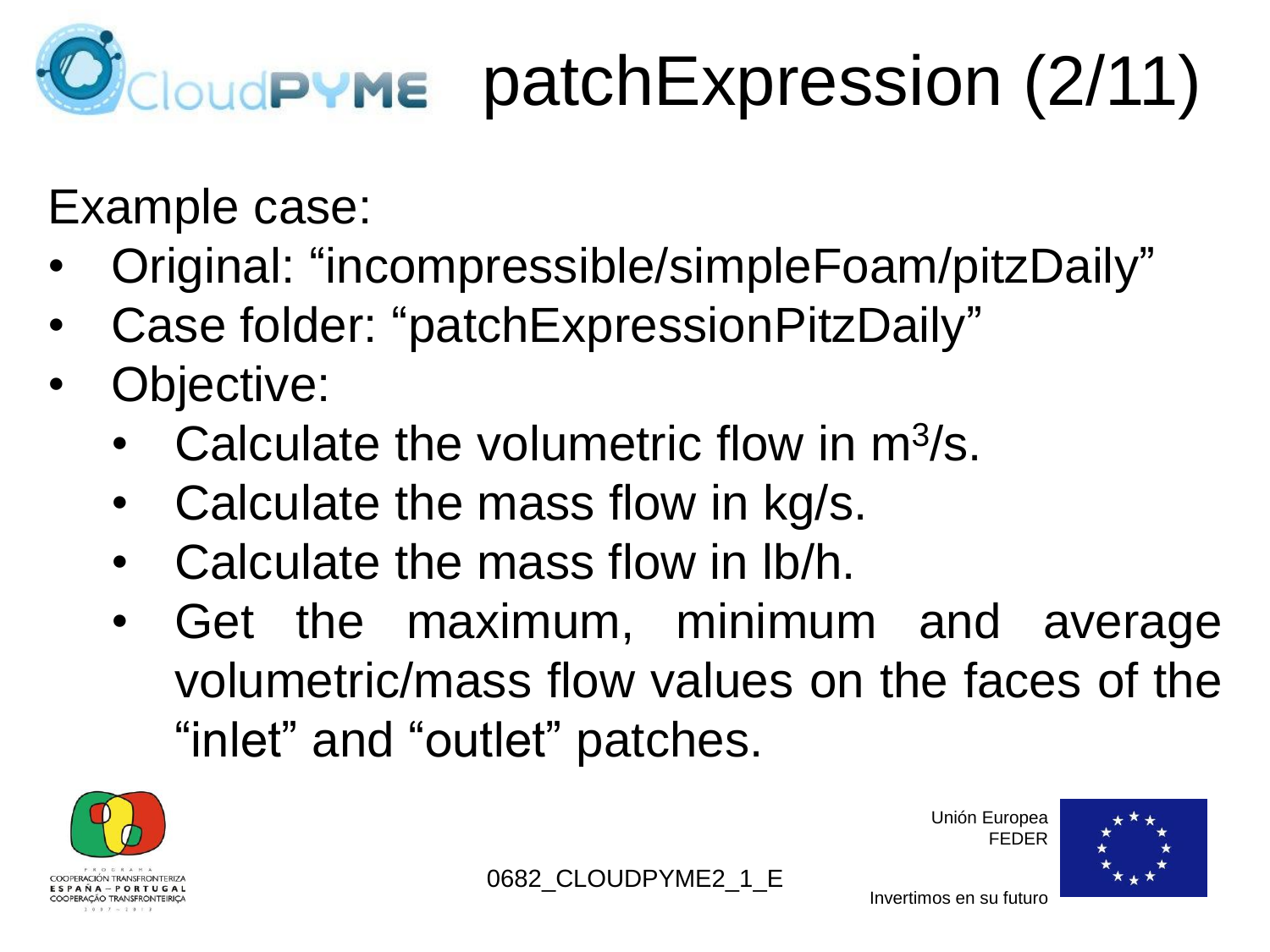

#### Create a copy of the tutorial:

cp -r \$FOAM TUTORIALS/incompressible/simpleFoam/pitzDaily \ patchExpressionPitzDaily

### Edit the file "system/controlDict", scroll down to the end of the file and add these lines:

0682 CLOUDPYME2 1 E

```
libs (
   "libsimpleSwakFunctionObjects.so"
   "libswakFunctionObjects.so"
);
```


Unión Europea FEDER

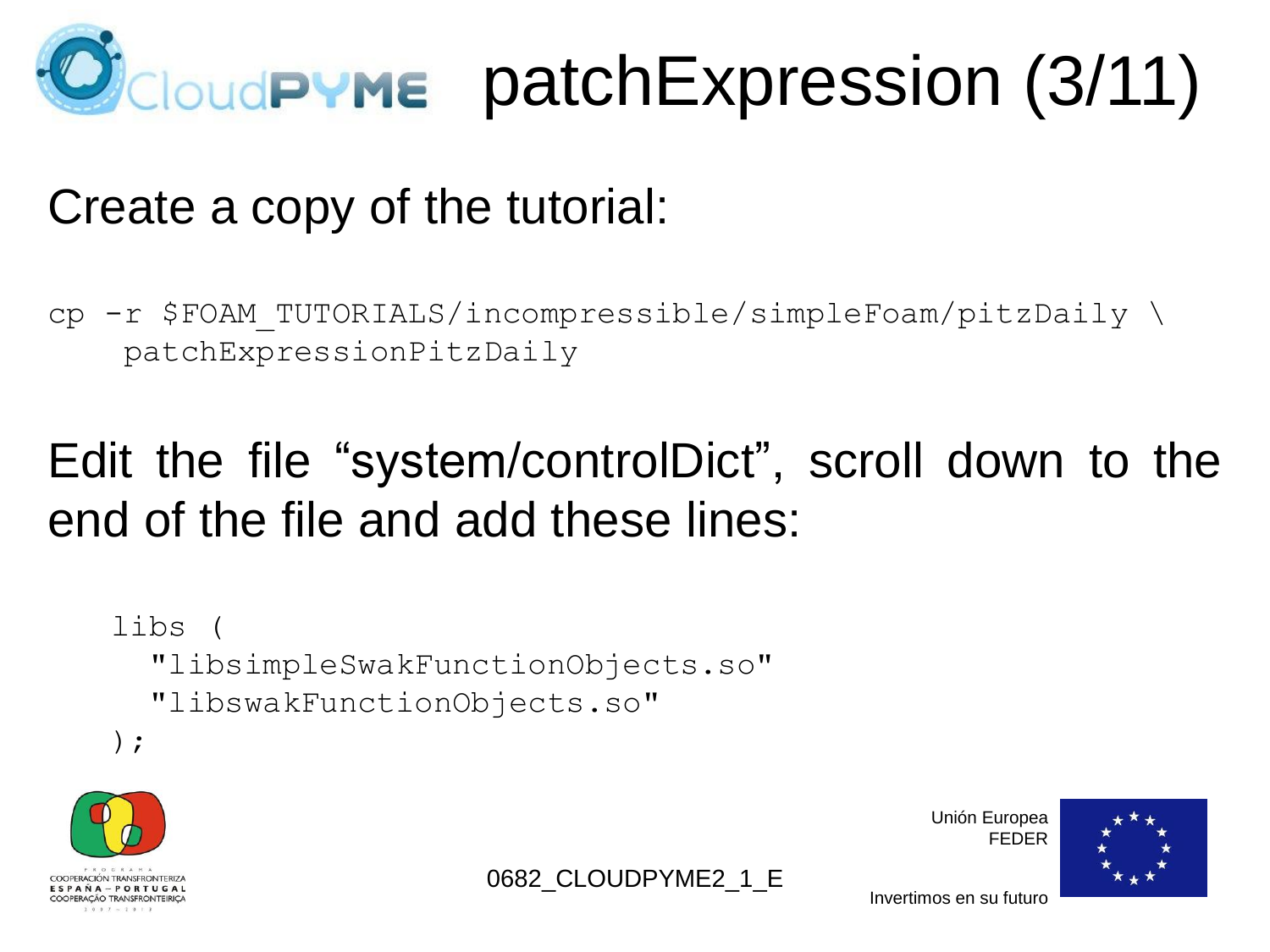

### Still in the file "system/controlDict", find this block:

```
functions
{
     streamLines
\{ //…
  }
}
```
We will add the next blocks inside the block "functions", after the end of the block "streamLines".



0682 CLOUDPYME2 1 E

Unión Europea FEDER

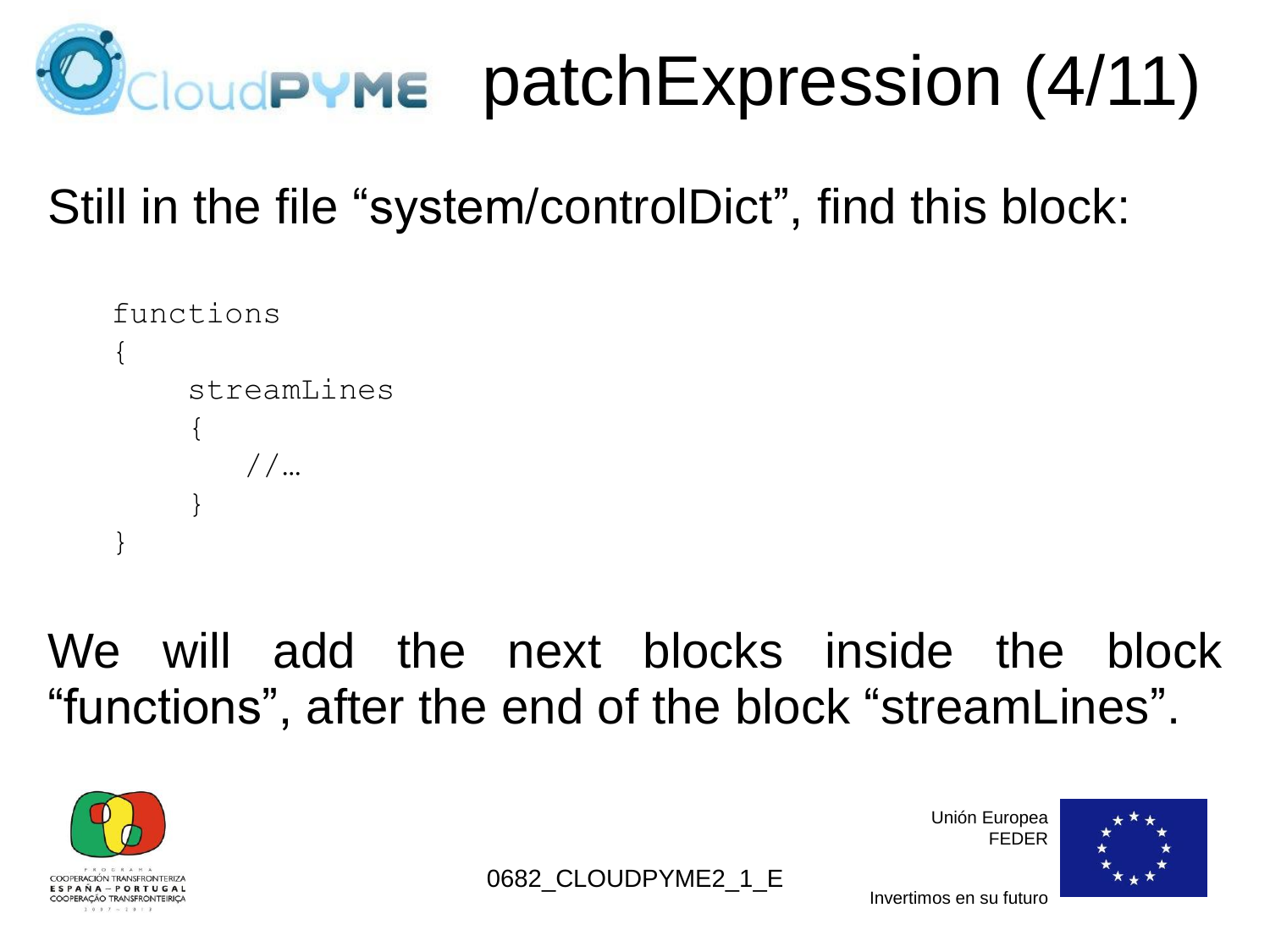

#### The first block (accurate volumetric flow rate):

```
volumetricFlowSurfaceField
{
     type patchExpression;
     outputControlMode outputTime;
     verbose true;
     accumulations (
          sum max min average
     );
     patches (
          inlet
          outlet
     );
     expression "phi";
}
```


```
0682 CLOUDPYME2 1 E
```
Unión Europea FEDER

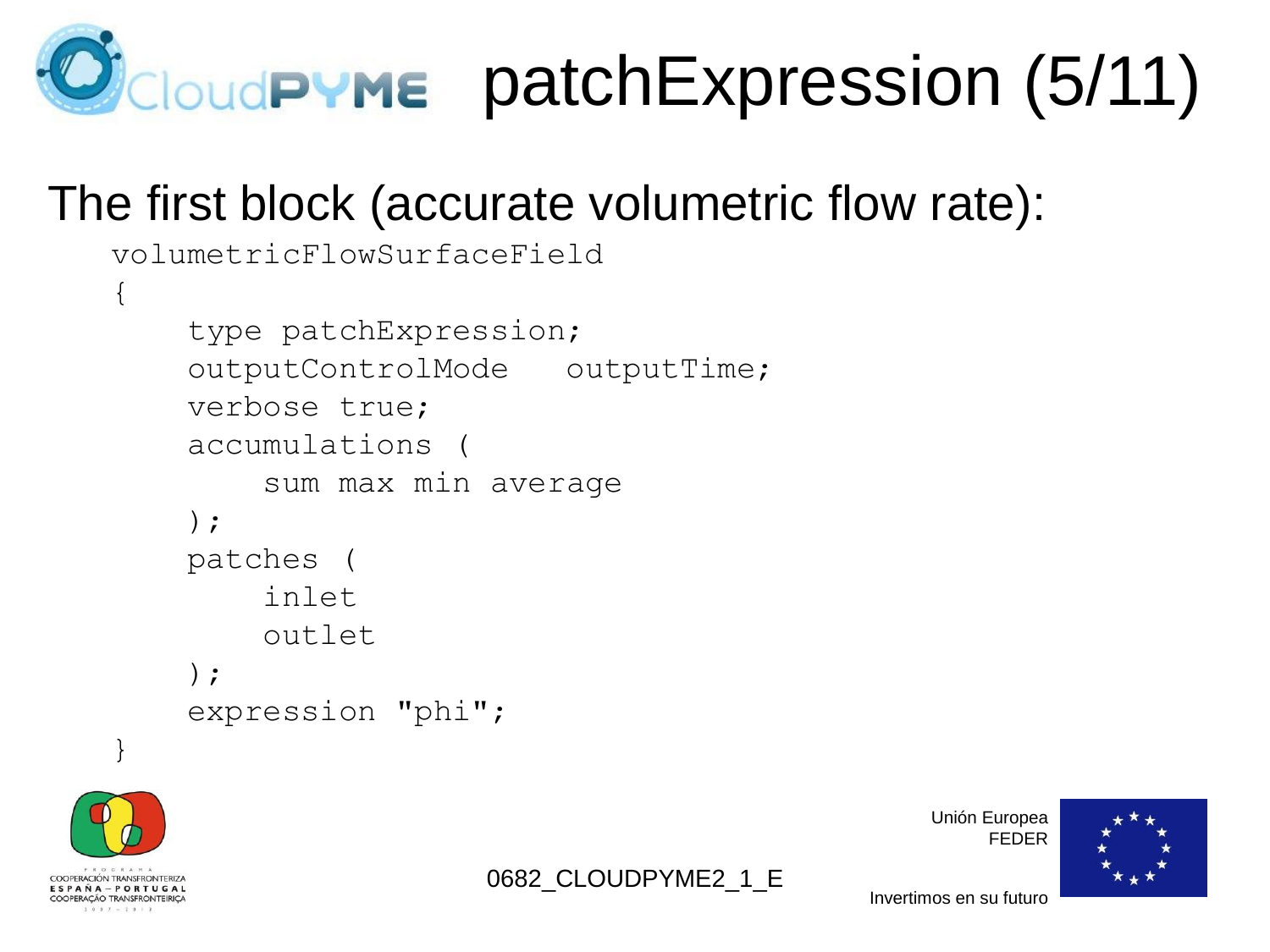

#### The second block (less accurate):

```
volumetricFlowVolumeField
{
     type patchExpression;
     outputControlMode outputTime;
     verbose true;
     accumulations (
          sum max min average
     );
     patches (
          inlet
          outlet
     );
     expression "U&Sf()";
}
```


0682 CLOUDPYME2 1 E

Unión Europea FEDER

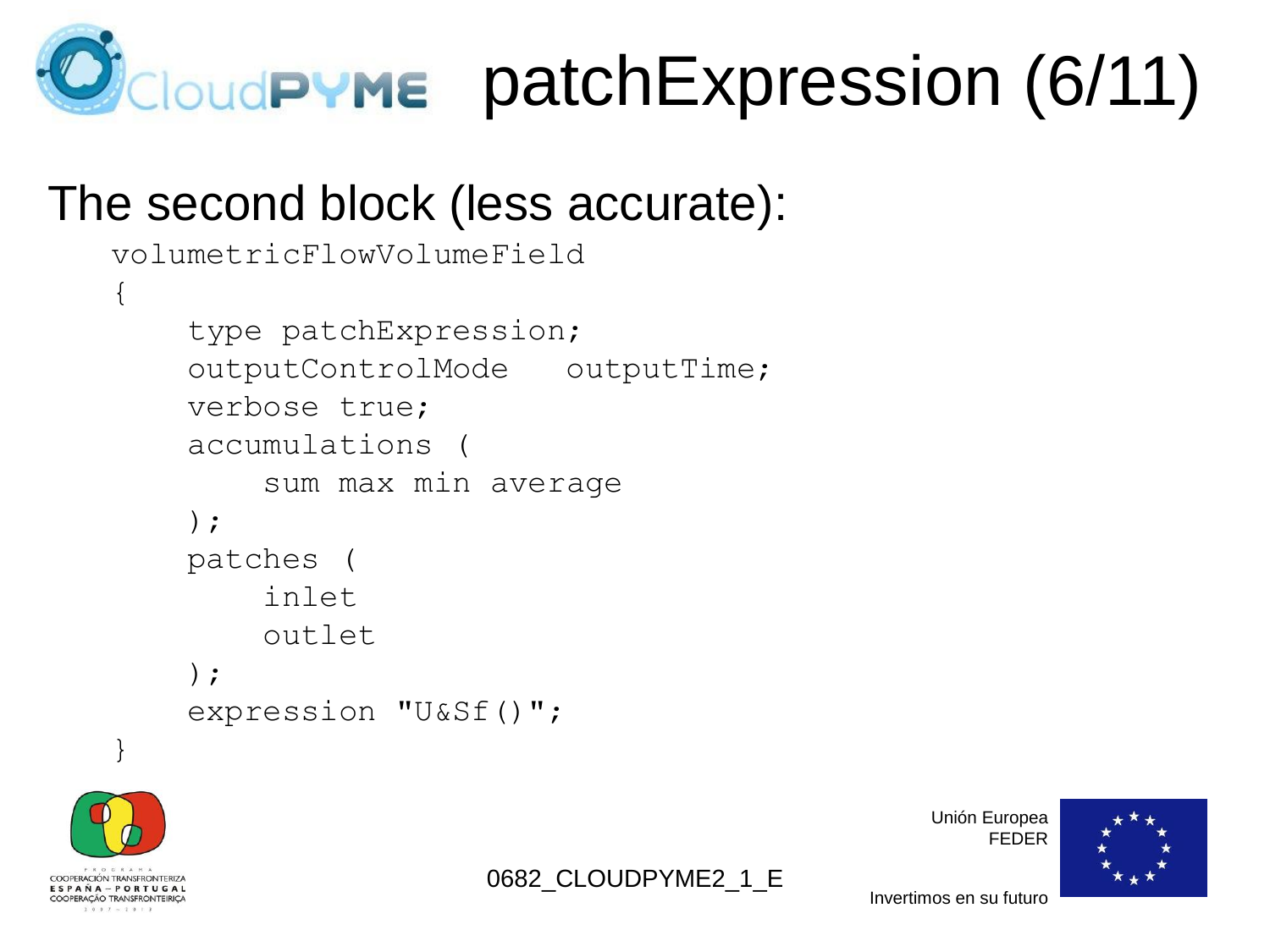

#### The third block (mass flow rate kg/s):

```
massFlowSurfaceField
\{ $volumetricFlowSurfaceField;
     patches (
          inlet
          outlet
     );
     variables (
         "rhoAir=1.2041;" );
     expression "phi * rhoAir";
}
```


0682 CLOUDPYME2 1 E



Invertimos en su futuro

Unión Europea

FEDER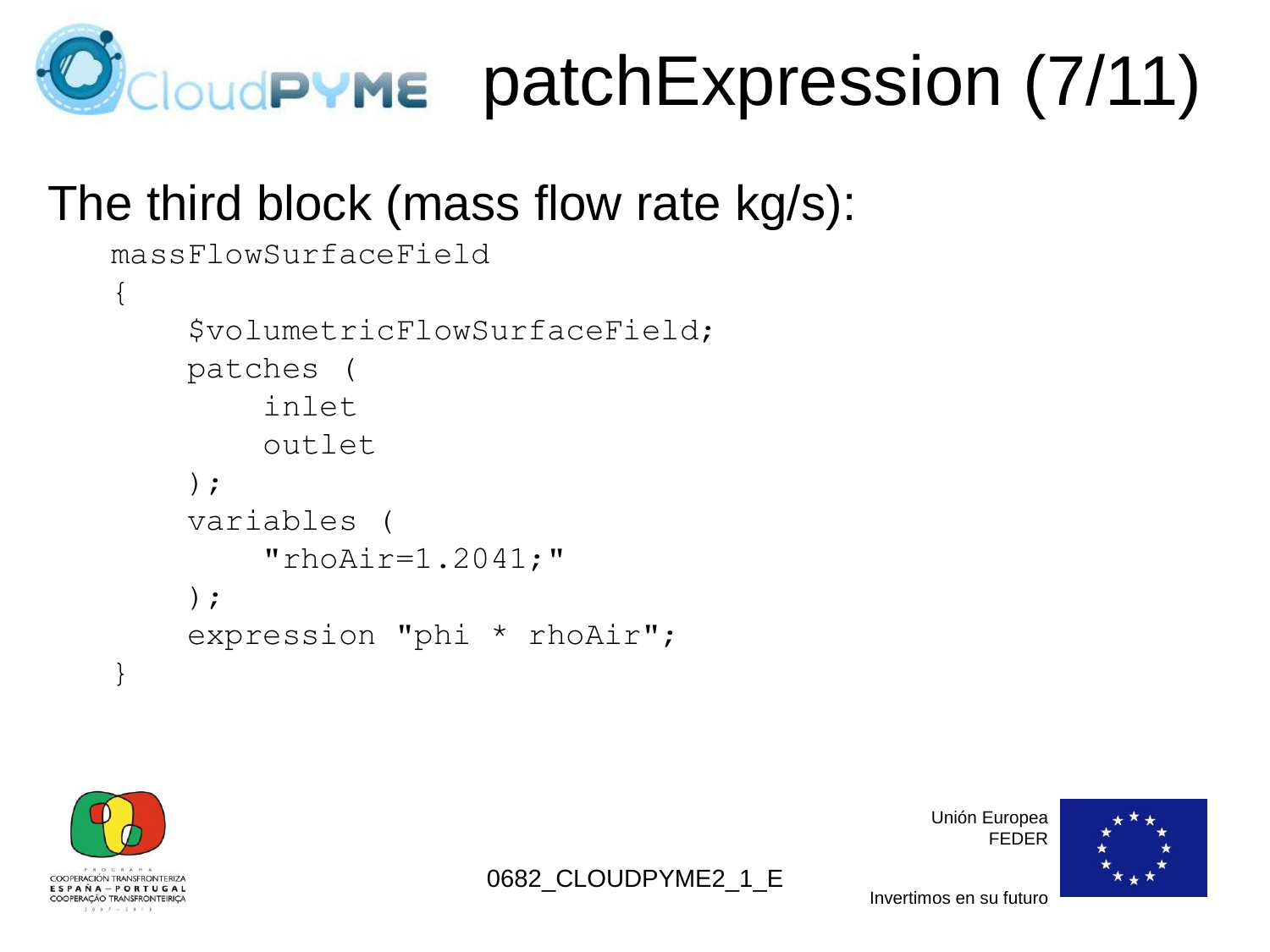

#### The fourth block (mass flow rate lb/s):

```
massFlowSurfaceFieldInPoundPerHour
\{ $volumetricFlowSurfaceField;
     patches (
         inlet
         outlet
     );
     variables (
         "rhoAir=1204.1;"
          "poundPerHour=2.20462*3600.0;"
     );
     expression "U&Sf() * rhoAir * poundPerHour";
}
```
0682 CLOUDPYME2 1 E



Unión Europea FEDER

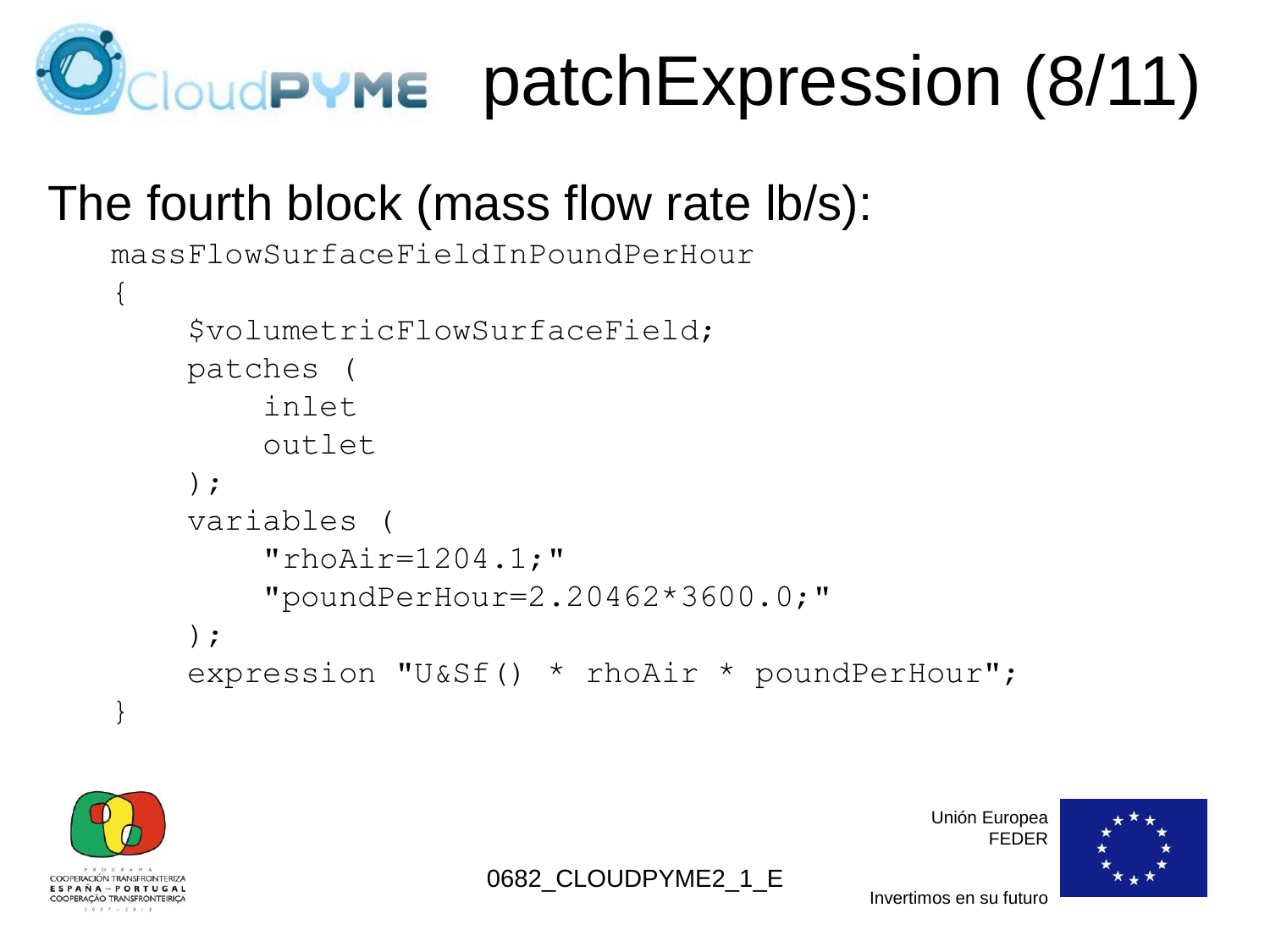

For running the case:

foamRunTutorials

#### Location of the results (formatted with fixed width):

ls -l postProcessing/patchExpression\_\*/\*

#### For later clean up the case:

foamCleanTutorials



Unión Europea FEDER



0682 CLOUDPYME2 1 E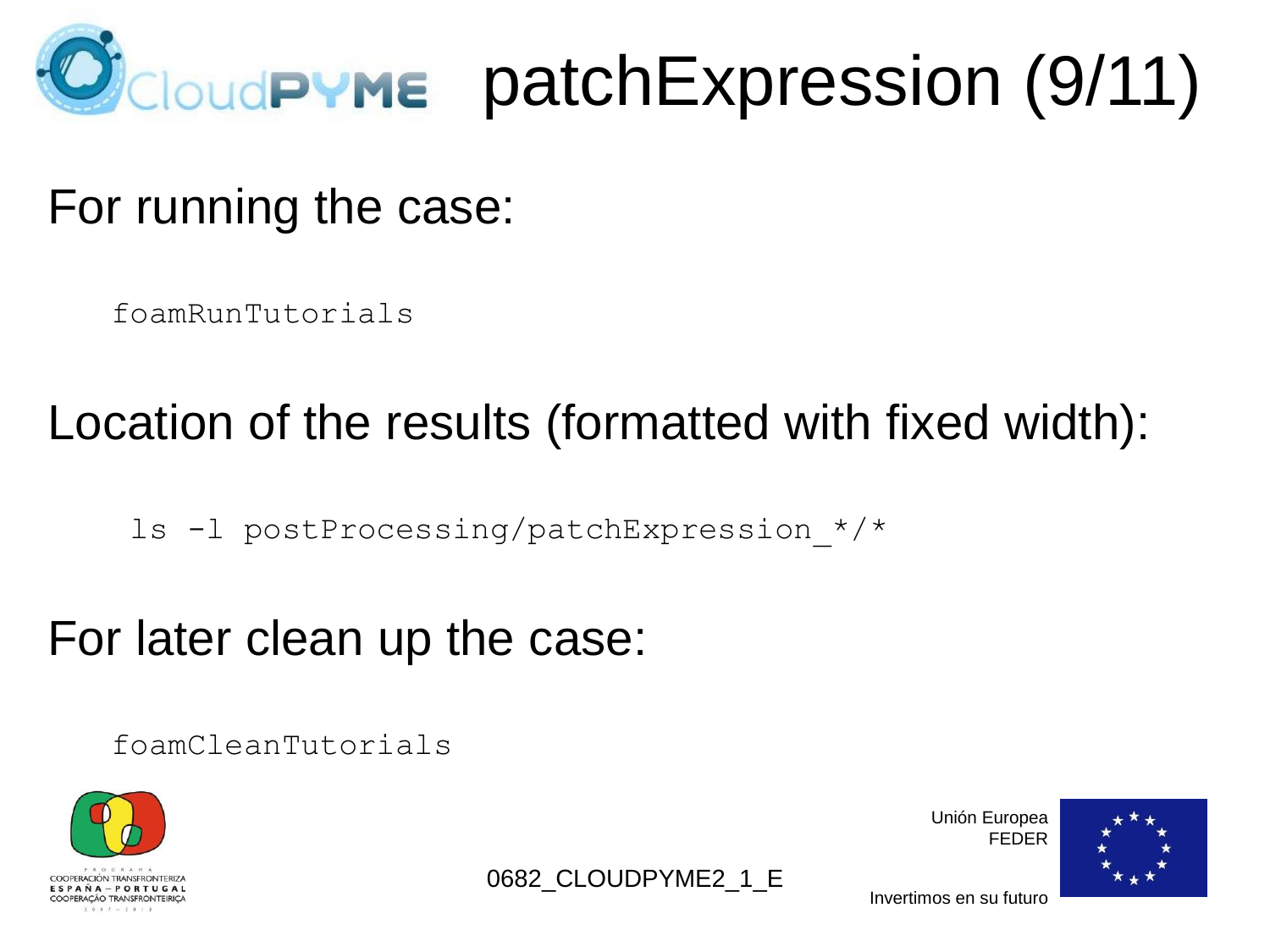

### The results are also available in the file "log.simpleFoam". Example:

0682 CLOUDPYME2 1 E

Expression volumetricFlowSurfaceField on outlet: sum=0.000254001 max=6.97636e-006 min=7.27091e-007 average=4.45616e-006 Expression volumetricFlowSurfaceField on inlet: sum=-0.000254 max=-3.13389e-006 min=-1.78262e-005 average=-8.46667e-006

Expression volumetricFlowVolumeField on outlet: sum=0.00025273 max=6.9322e-006 min=7.08664e-007 average=4.43386e-006 Expression volumetricFlowVolumeField on inlet: sum=-0.000254 max=-3.13389e-006 min=-1.78262e-005 average=-8.46667e-006



Unión Europea FEDER

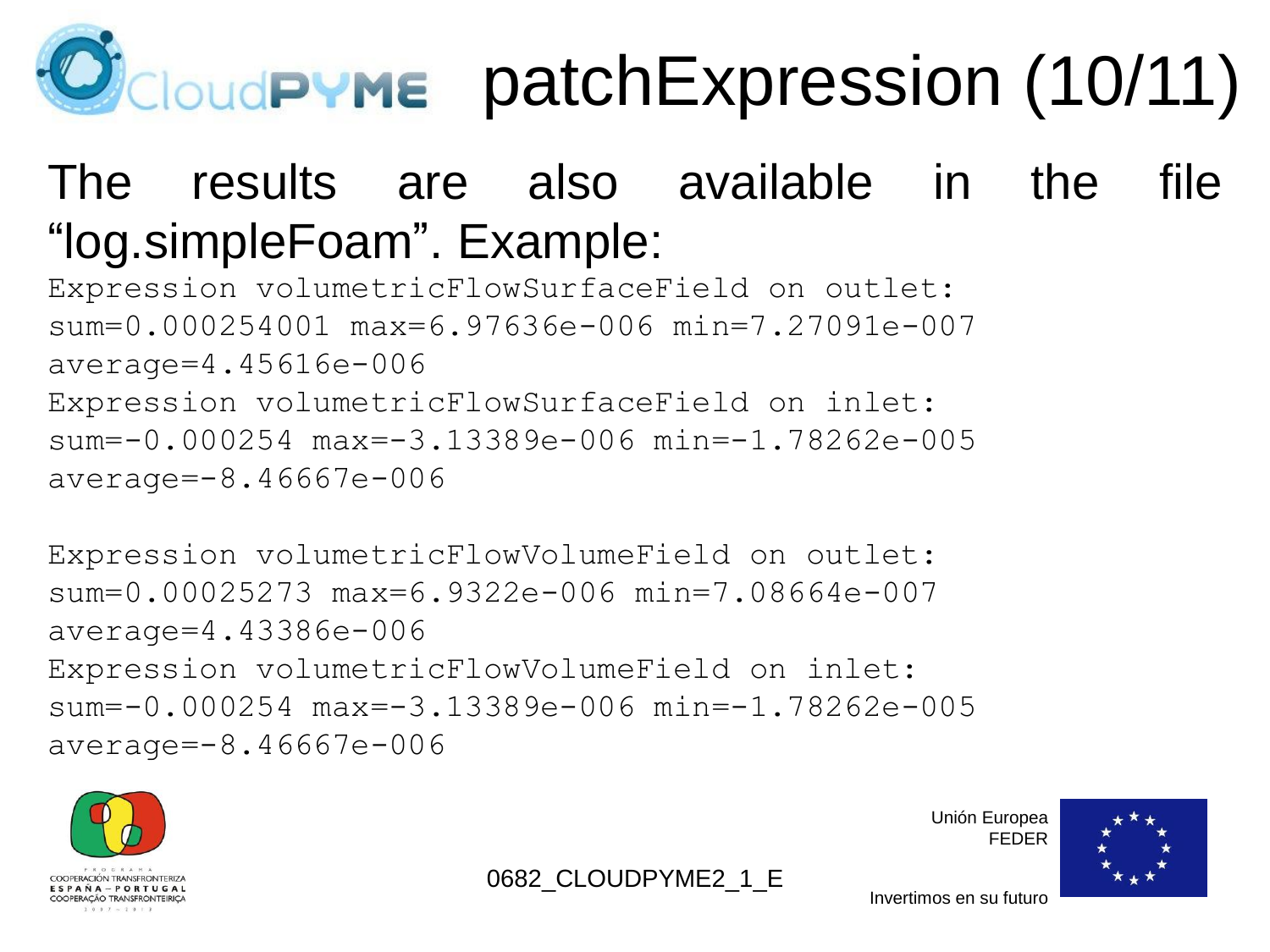

#### What else can it do? A lot more! One last example: deltaP

```
\left\{ \right. type patchExpression;
     accumulations (
          min max average
     );
     patches (
          inlet
     );
     variables "pOut{outlet}=average(p);";
     expression "p-pOut";
     verbose true;
}
```
#### Source: "swak4Foam/Examples/groovyBC/pulsedPitzDaily"



0682 CLOUDPYME2 1 E

Unión Europea FEDER

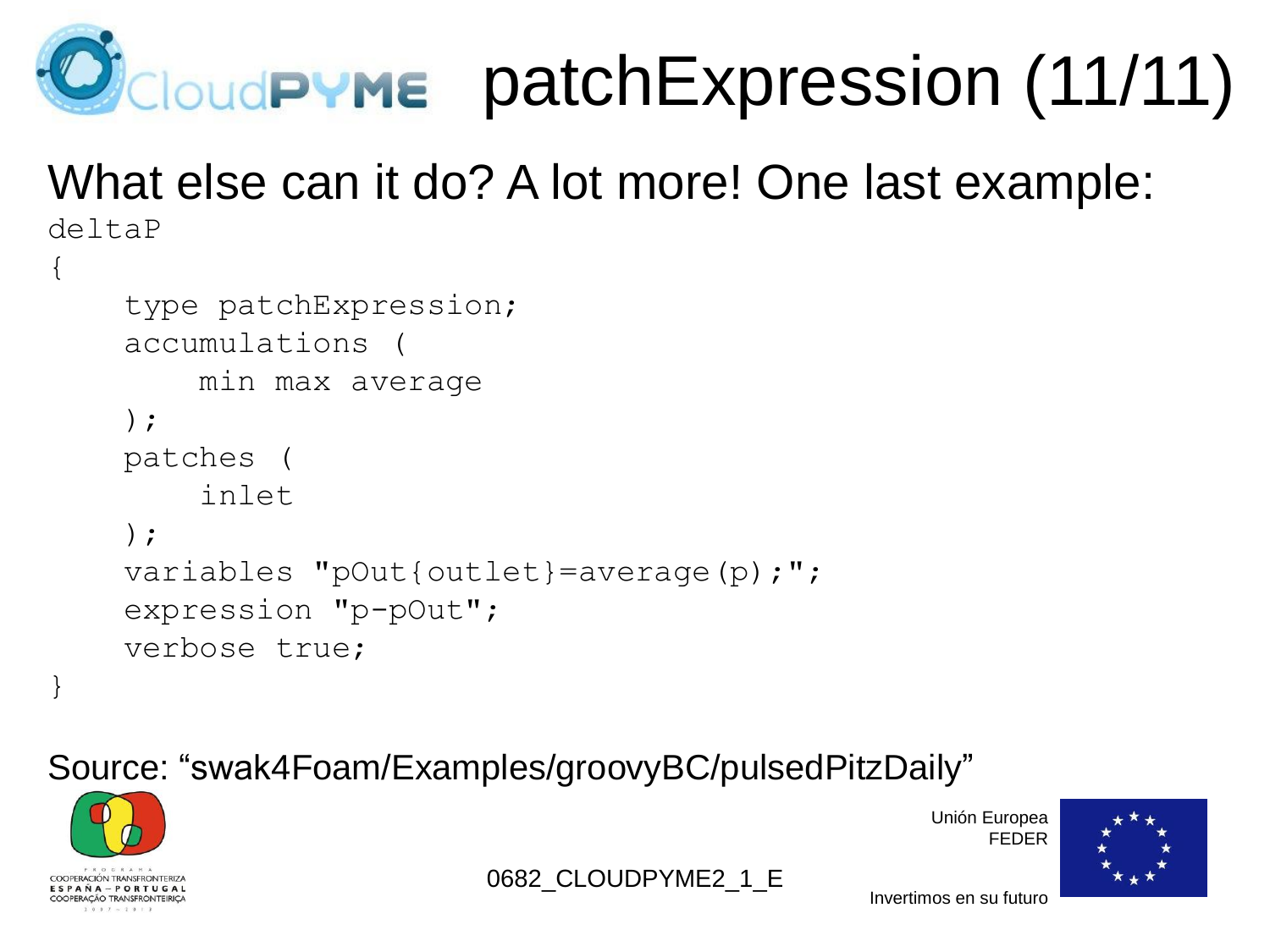# JcloudPYME SWakExpression (1/4)

The function object *patchExpression* is essentially derived from *swakExpression*, which is able to operate on following types of mesh domains:

cellSet cellZone faceSet faceZone internalField patch set surface





Unión Europea FEDER

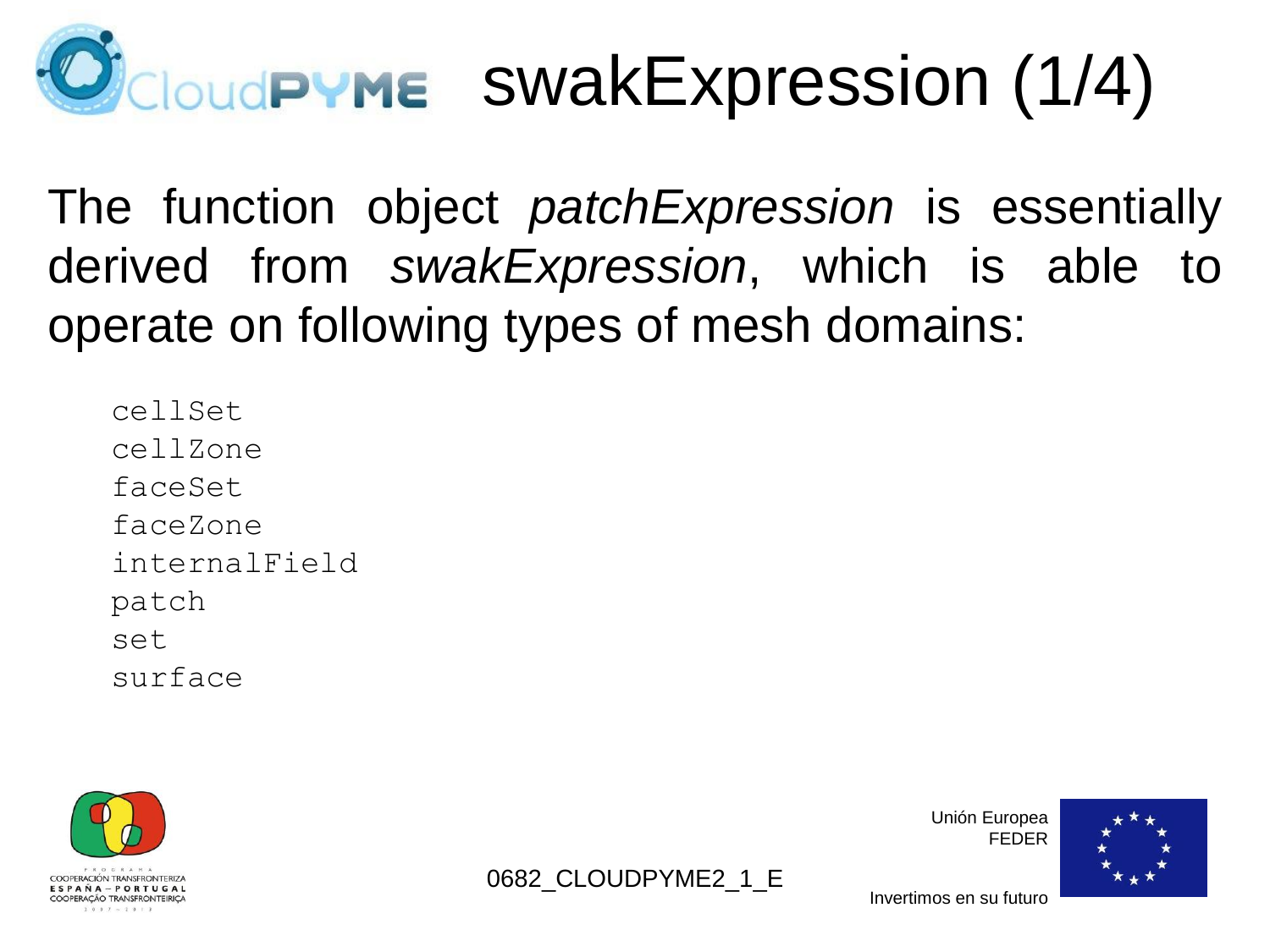

### Copy the previous folder and replace all other function objects with just this one:

absolutePressureStats

```
{
     type swakExpression;
     valueType internalField;
     variables (
        "rhoAir=1.2041;" "refP=101325;"
     );
     expression "p*rhoAir + refP";
     verbose true;
     outputControlMode outputTime;
}
                                          accumulations (
                                           average
                                           weightedAverage
                                           median
                                           weightedMedian
                                           quantile0.50
                                           weightedQuantile0.50
                                           quantile0.75
                                           weightedQuantile0.75
                                          );
```




COOPERACIÓN TRANSERONTERIZA ESPAÑA ~ PORTUGAL COOPERAÇÃO TRANSFRONTEIRIÇA  $2007 - 2013$ 

0682 CLOUDPYME2 1 E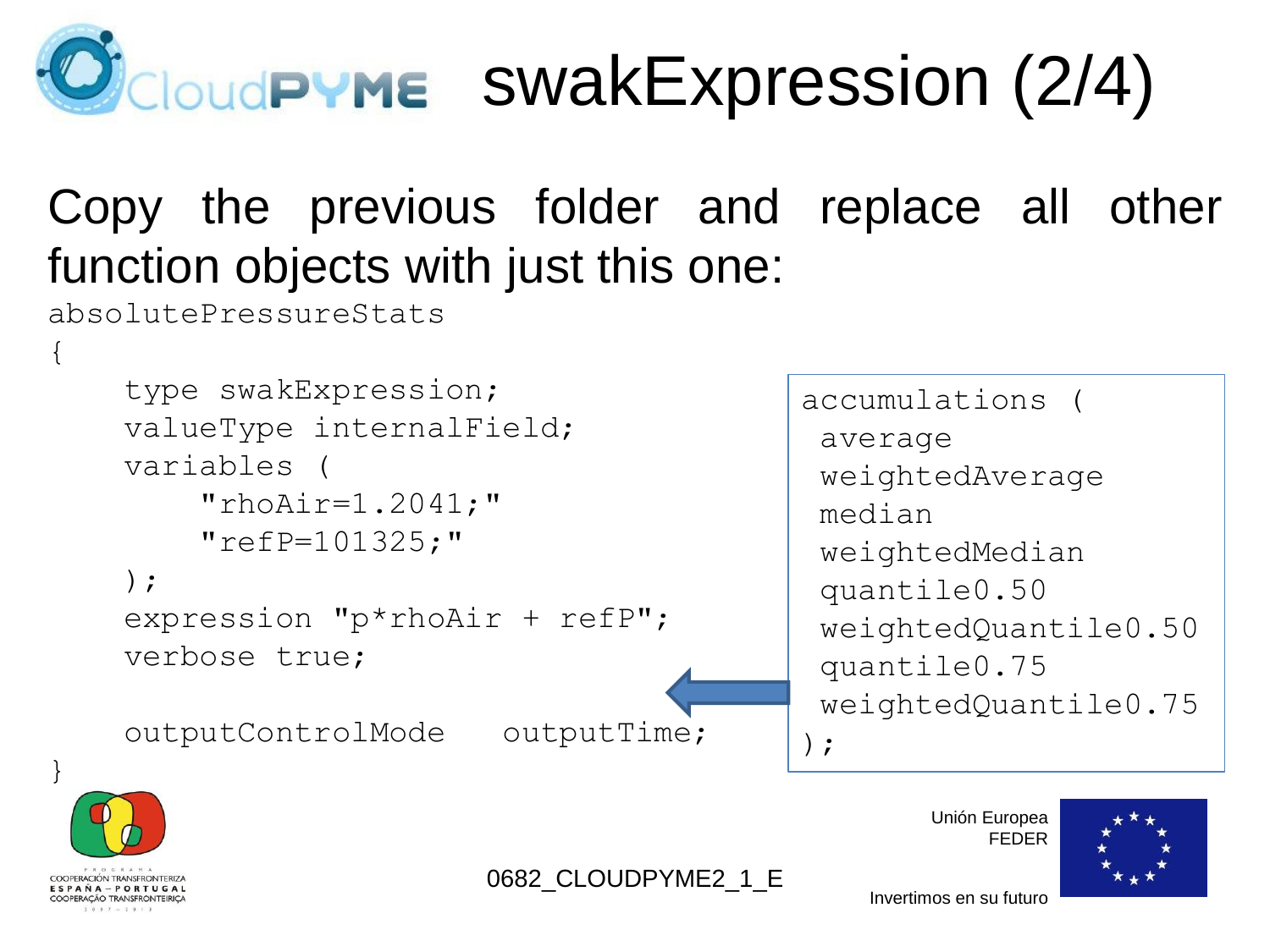# CloudPYME SWakExpression (3/4)

Notes:

- Quantile 50% is the median
- The weighted variants are based on the volumes of each cell
- The number next to the name of an *accumulation* is the argument for it:
	- quantile  $0.75 \rightarrow$  quantile  $75\%$
- Running the case is done the same way as the previous example, i.e.: **foamRunTutorials**





Unión Europea FEDER

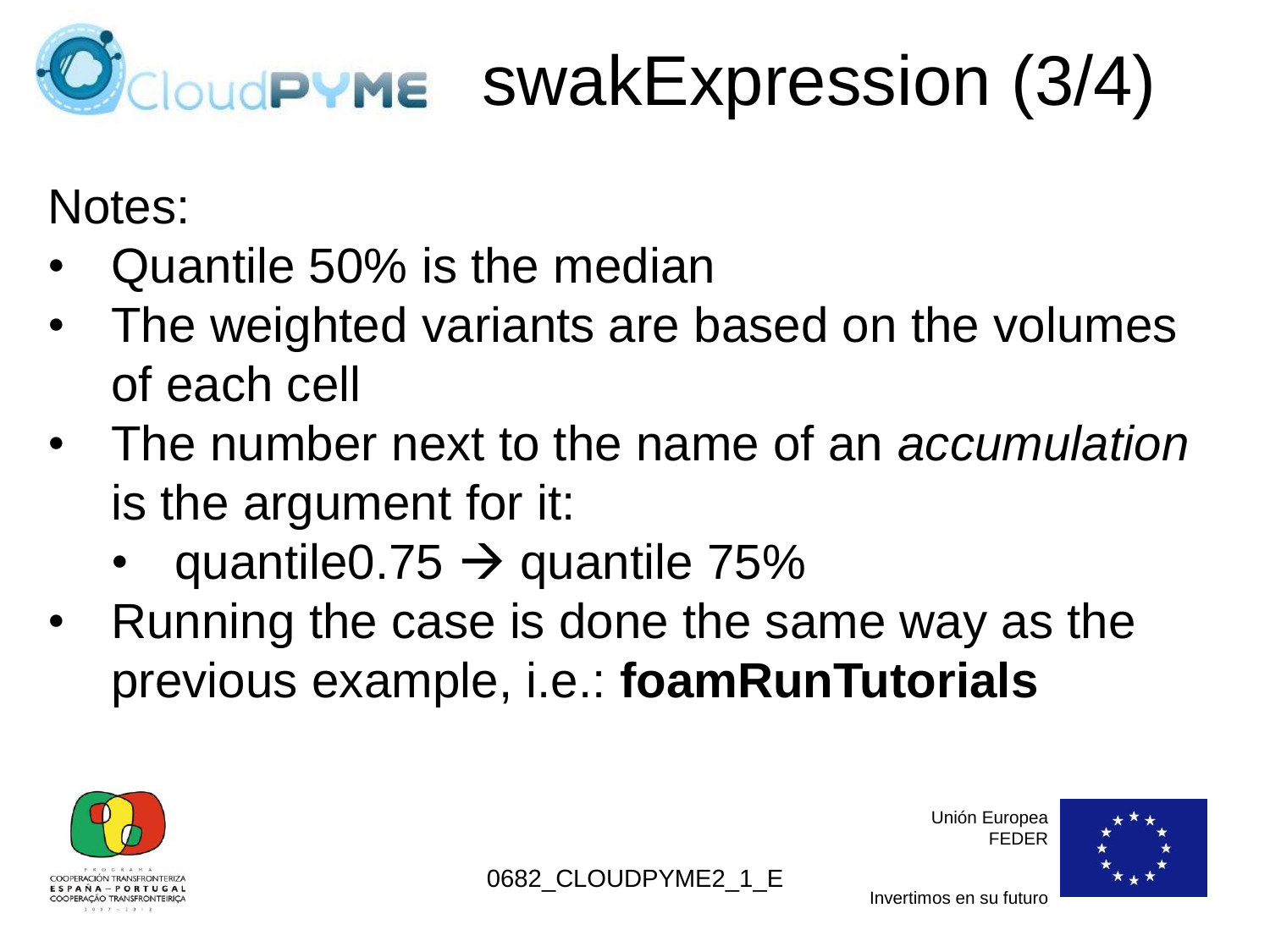

### The tabulated results are in this file:

postProcessing/swakExpression\_absolutePressureStats/0/absolutePressureStats

### The file "log.simpleFoam" also has these values, e.g.:

Expression absolutePressureStats : average=101324 weightedAverage=101328 median=101319 weightedMedian=101328 quantile0.5=101319 weightedQuantile0.5=101328 quantile0.75=101332 weightedQuantile0.75=101337



Unión Europea FEDER



0682 CLOUDPYME2 1 E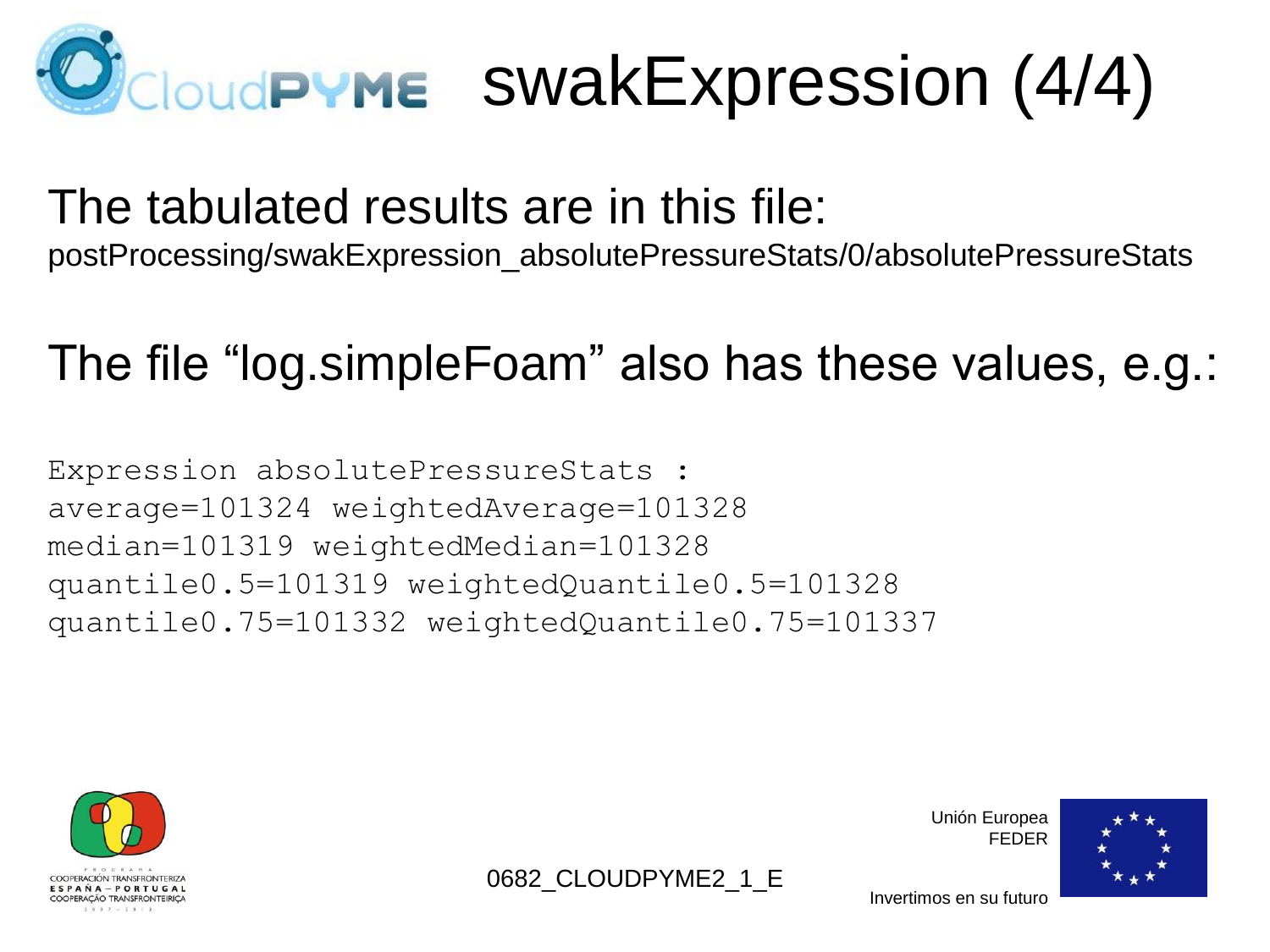# **CloudPYME EXPressionField**

If you ever need to quickly create a new field for sampling or for common use with other function objects, this function object can do it for you. Example:

```
 velocityMagSquared
```

```
\{
```
 type expressionField; outputControl timeStep; outputInterval 1; fieldName UMag2; expression "U&U"; autowrite true;



}

Unión Europea FEDER



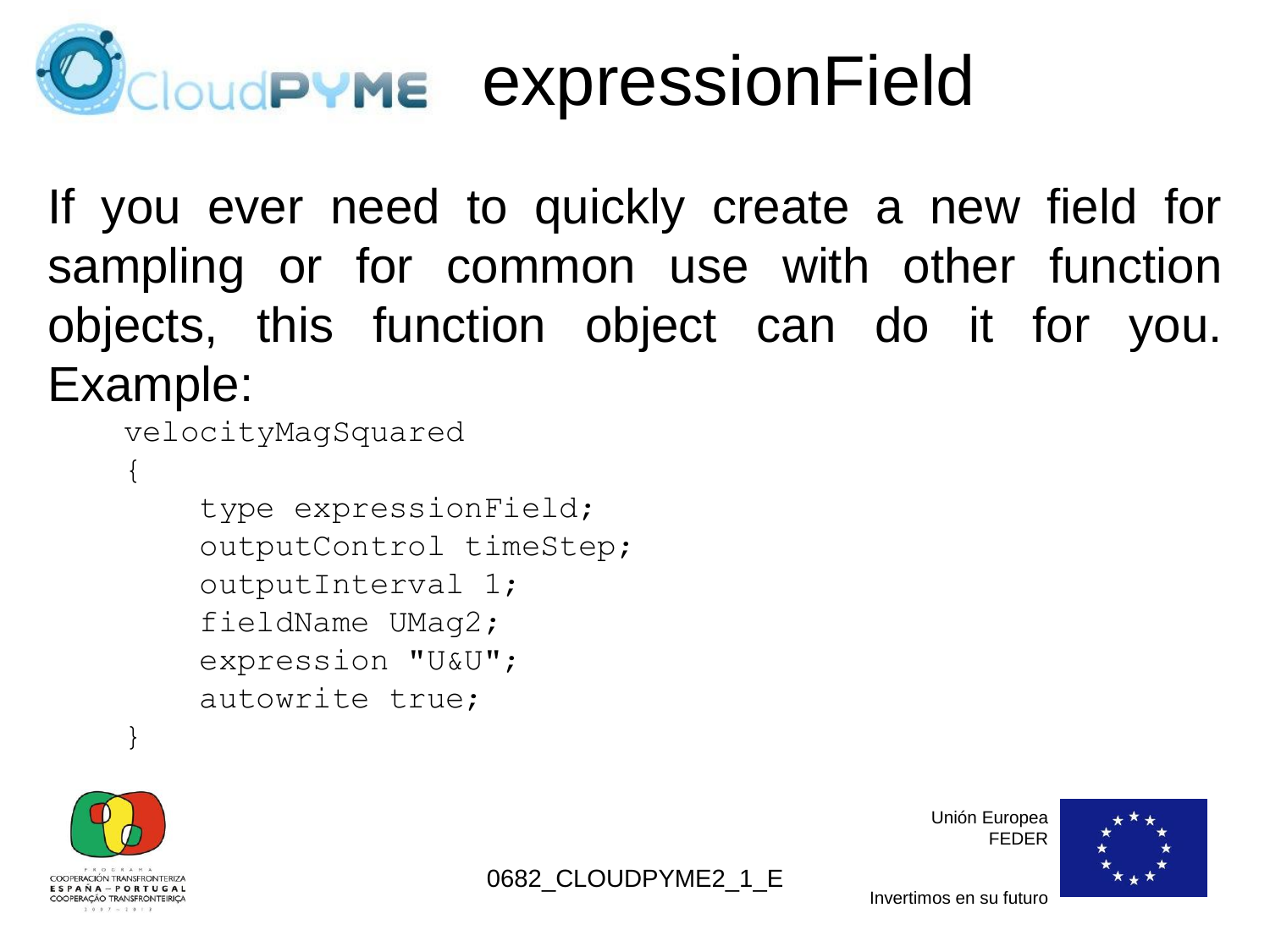# **CloudPYME** pyFoamPlotRunner (1/2)

Next, it's time for PyFoam to shine.

- Feel the need to easily keep track of the residuals while the solver is running?
- What about keeping track of the residuals and launch the solver in a single command?

### Then on the latest case, try the following commands:

foamCleanTutorials blockMesh pyFoamPlotRunner.py simpleFoam



Unión Europea FEDER



Invertimos en su futuro

0682 CLOUDPYME2 1 E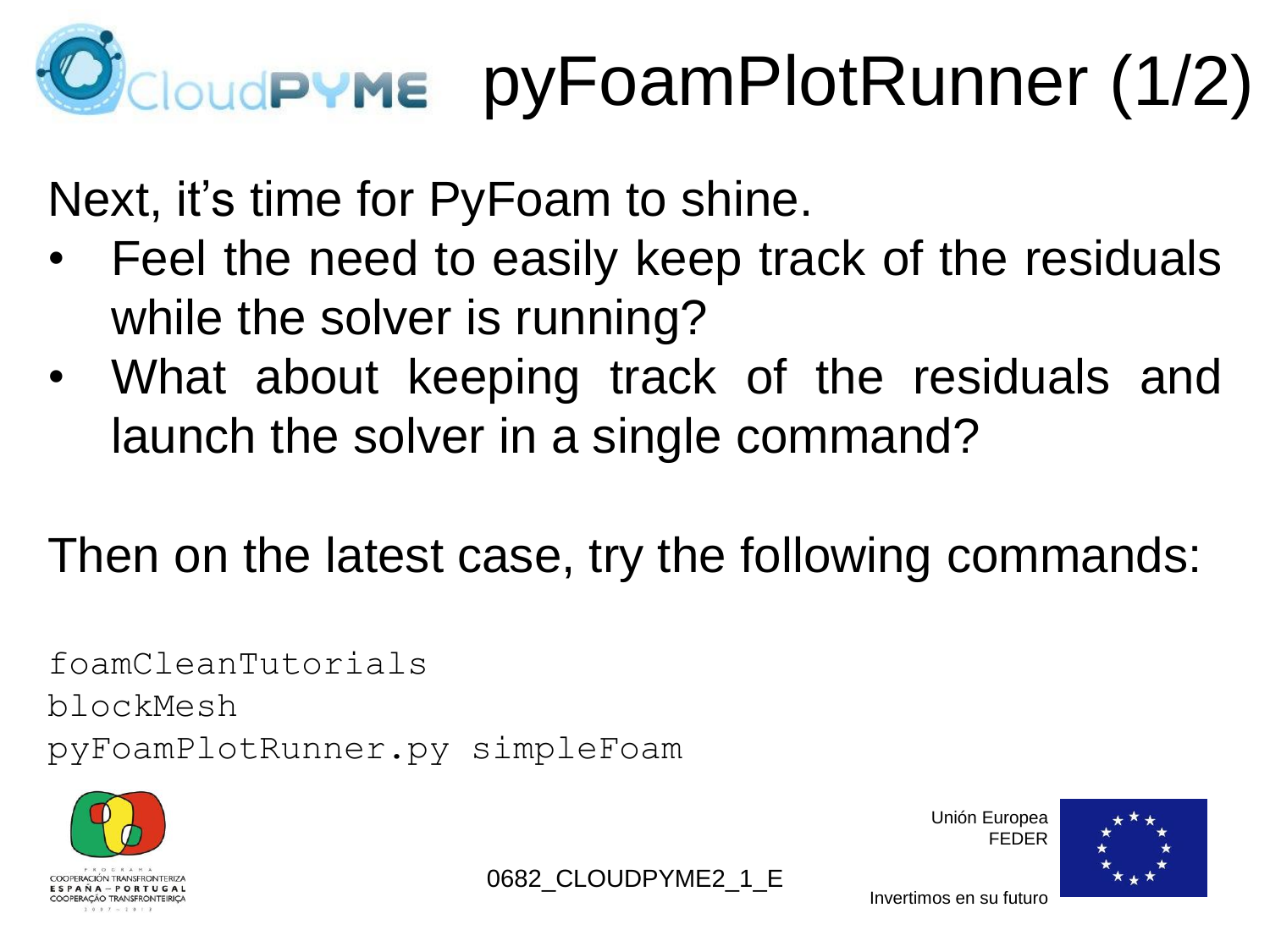

#### What else can it do? Try running:

pyFoamPlotRunner.py –help

e.g., remove time steps  $+$  run 200 iterations only  $+$ 0.2s refresh plotting:

0682 CLOUDPYME2 1 E

pyFoamPlotRunner.py --clear-case --run-until=200 \ --frequency=0.2 --persist simpleFoam



Unión Europea FEDER

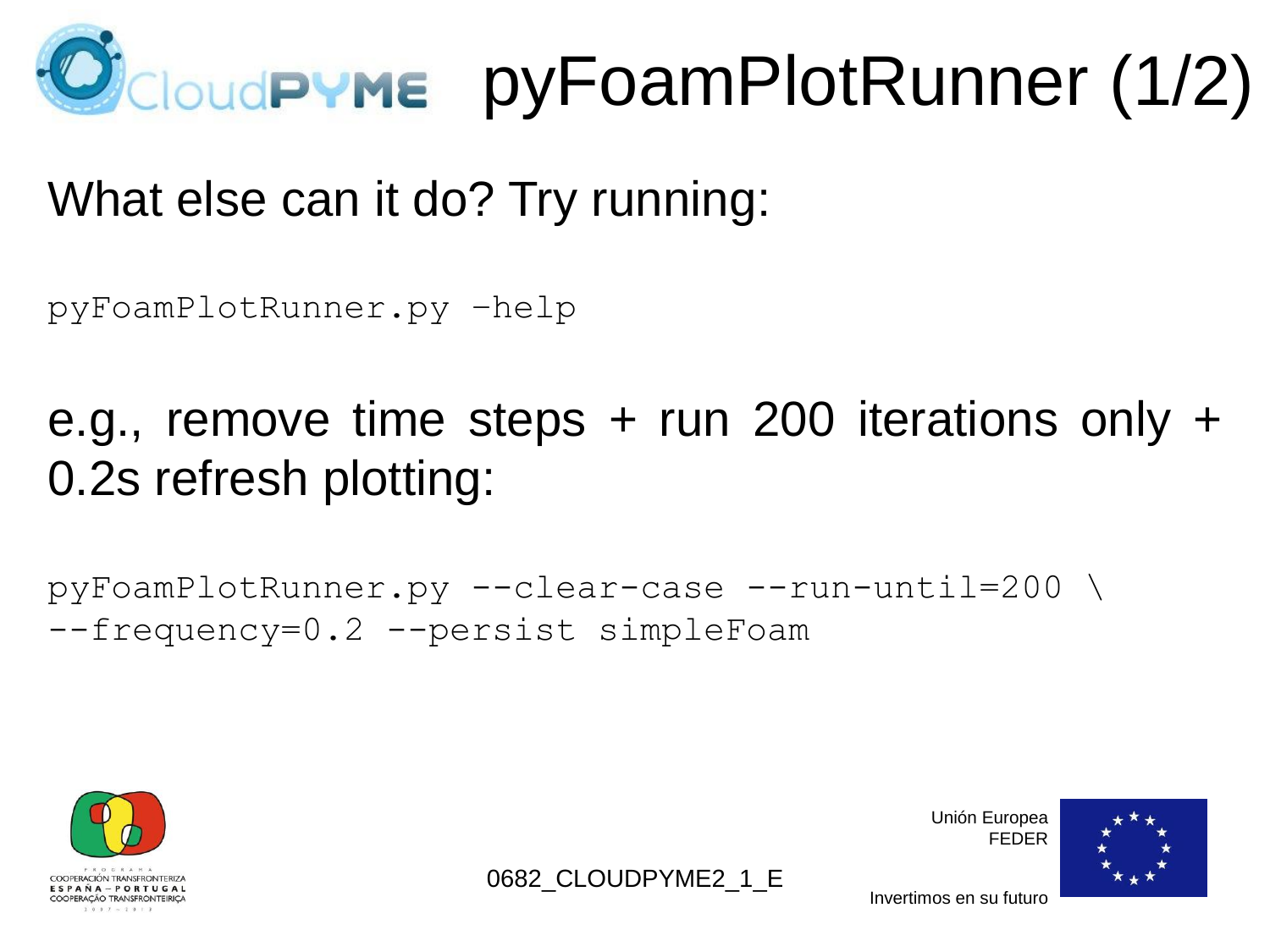

**pyFoamPlotRunner** is nice, but what it the simulation is already finished? Then use **pyFoamPlotWatcher**! Examples:

pyFoamPlotWatcher PyFoamRunner.simpleFoam.logfile pyFoamPlotWatcher log.simpleFoam

Best of all? You can use this script while the solver is running!



Unión Europea FEDER



0682 CLOUDPYME2 1 E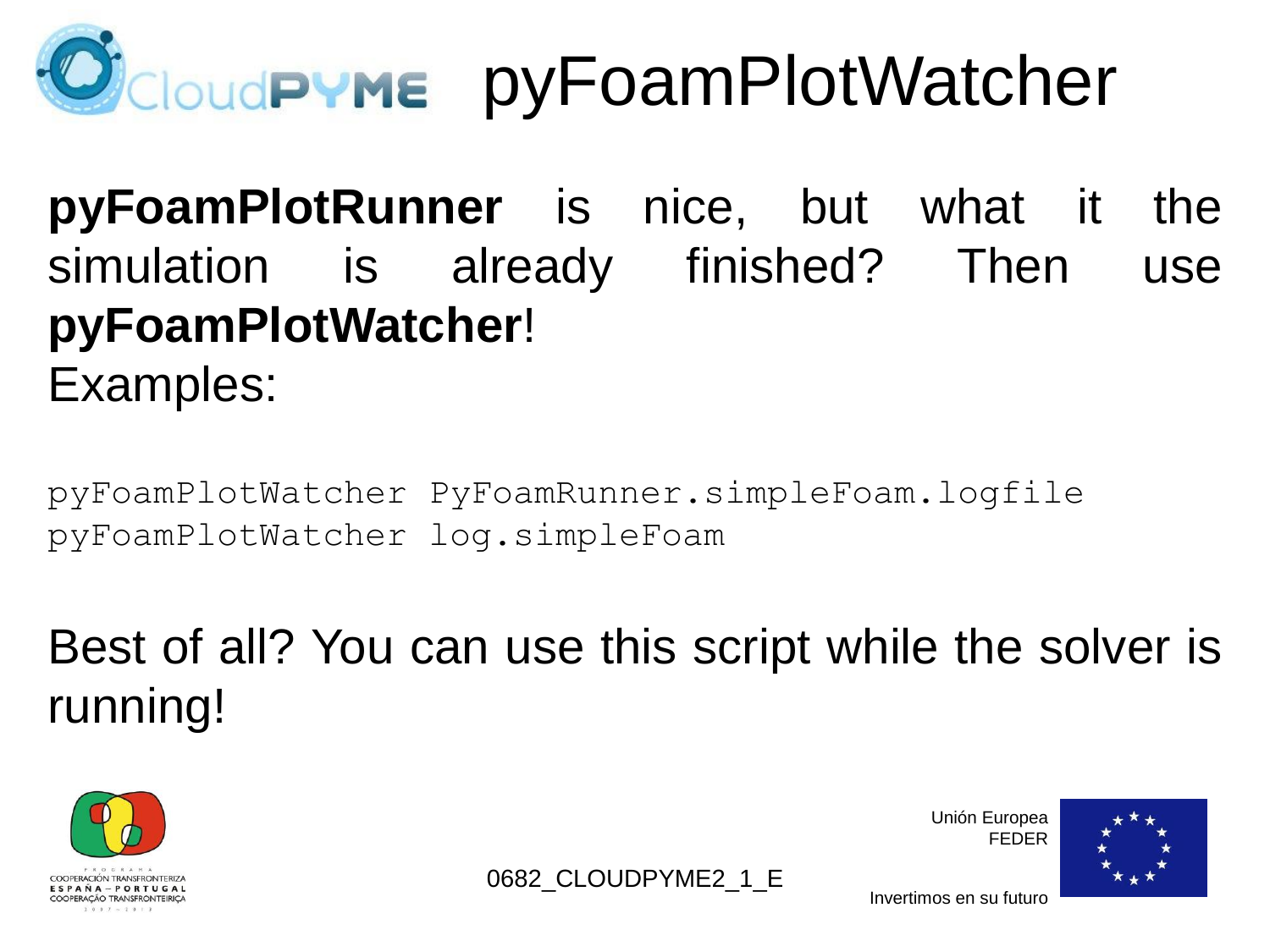# **IQUOPYME** Further Information

This presentation was only a fraction of the tip of the iceberg. Several presentations are available in the wiki pages of each respective project:

- [openfoamwiki.net/index.php/Contrib/swak4Foam:](http://openfoamwiki.net/index.php/Contrib/swak4Foam#Further_information)
	- 7.2 Further information
- [openfoamwiki.net/index.php/Contrib/PyFoam:](http://openfoamwiki.net/index.php/Contrib/PyFoam#Other_material)
	- 1.3 Other material





Unión Europea FEDER